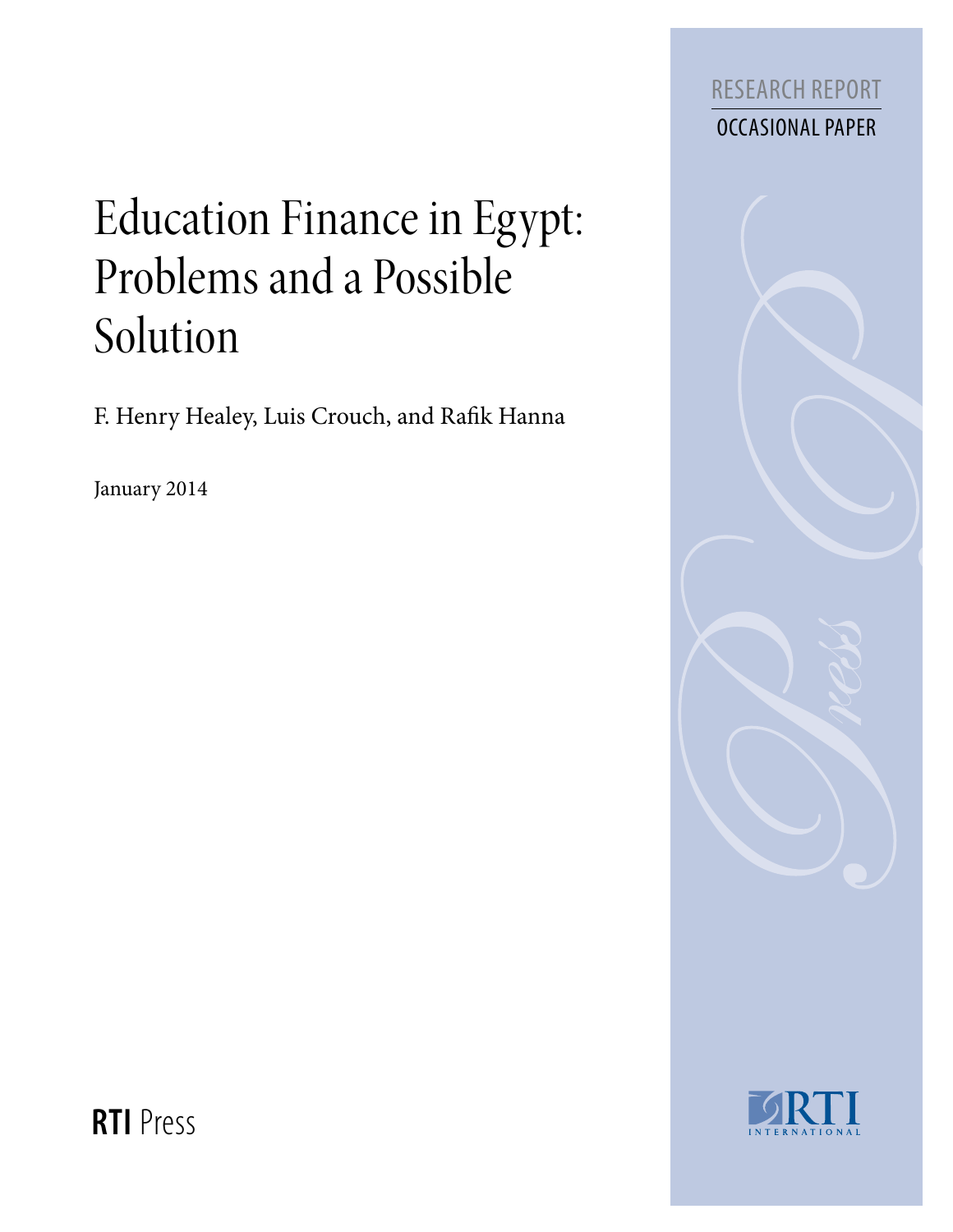#### **About the Authors**

**F. Henry Healey,** PhD, is a senior education scientist in RTI's International Development Group.

**Luis Crouch,** PhD, is a senior economist in RTI's International Development Group.

**Rafik Hanna,** BA, served as education decentralization specialist for the United States Agency for International Development's (USAID's) Girls' Improved Learning Outcomes Project in Cairo, Egypt.

#### RTI Press publication OP-0017-1401

RTI International is an independent, nonprofit research organization dedicated to improving the human condition. The RTI Press mission is to disseminate information about RTI research, analytic tools, and technical expertise to a national and international audience. RTI Press publications are peer-reviewed by at least two independent substantive experts and one or more Press editors.

#### **Suggested Citation**

Healey, F. H., Crouch, L., & Hanna, R. (2014). *Education finance in Egypt: Problems and a possible solution* (RTI Press publication OP-0017-1401). Research Triangle Park, NC: RTI Press.

This publication is part of the RTI Research Report series. Occasional Papers are scholarly essays on policy, methods, or other topics relevant to RTI areas of research or technical focus.

RTI International 3040 East Cornwallis Road PO Box 12194 Research Triangle Park, NC 27709-2194 USA

Tel: +1.919.541.6000 Fax: +1.919.541.5985 E-mail: rtipress@rti.org Website: www.rti.org

©2014 Research Triangle Institute. RTI International is a registered trademark and a trade name of Research Triangle Institute. The RTI logo is a registered trademark of Research Triangle Institute.



by-nc-nd/4.0/legalcode.

This work is distributed under the terms of a Creative Commons Attribution-NonCommercial-NoDerivatives 4.0 license (CC BY-NC-ND), a copy of which is available at https://creativecommons.org/licenses/

**[doi:10.3768/rtipress.2014.op.0017.1401](http://dx.doi.org/10.3768/rtipress.2014.op.0017.1401) www.rti.org/rtipress**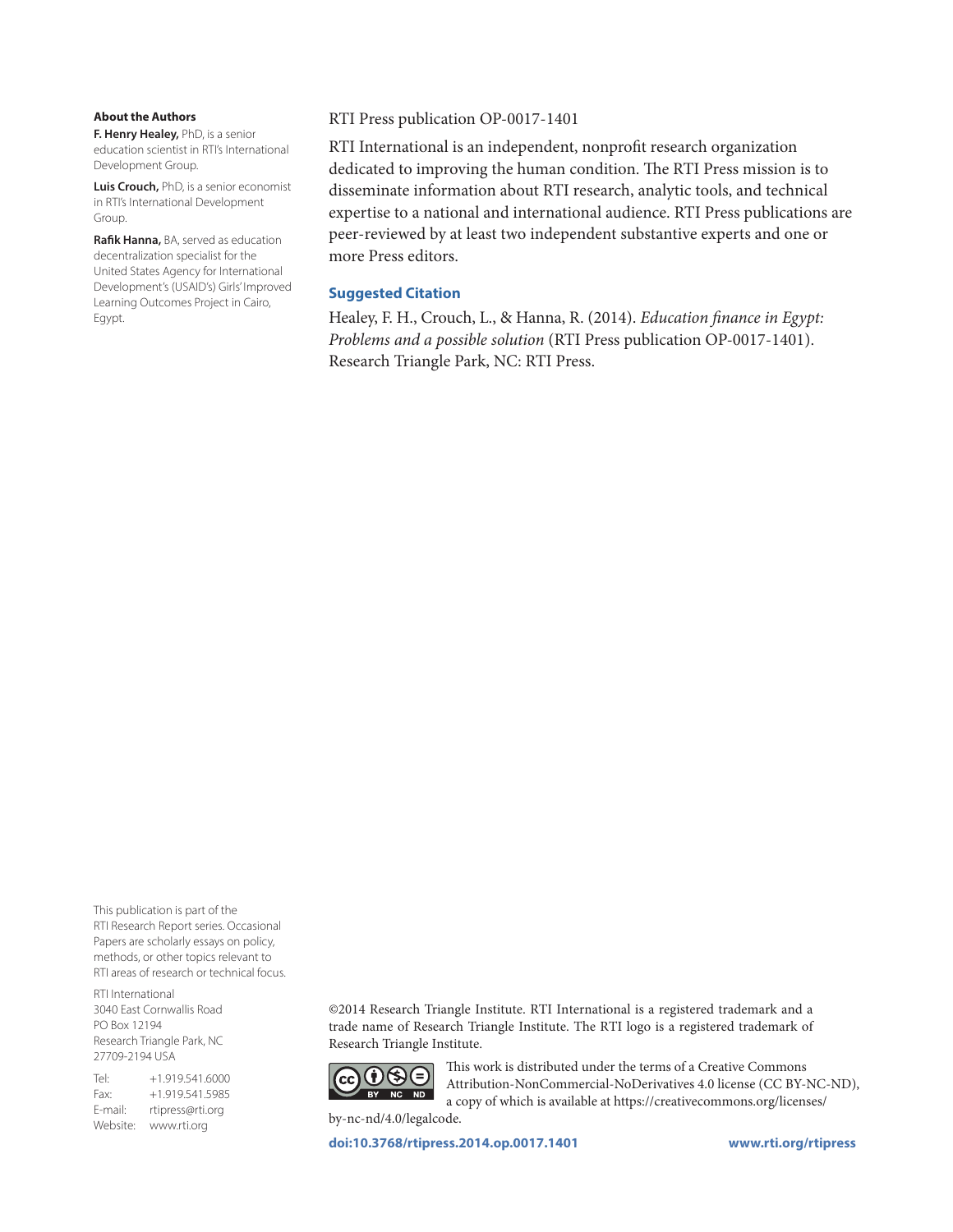# Education Finance in Egypt: Problems and a Possible Solution

# F. Henry Healey, Luis Crouch, and Rafik Hanna

# Abstract

Egypt, currently in the throes of major political change, will likely undergo reforms of various sorts in the next few years. Some of these reforms are likely to give local entities, including schools, greater control over education finances. In 2007, the Government of Egypt began to decentralize some non-personnel recurrent finances from the center—the Ministry of Education and the Ministry of Finance (MOF)—to lower-level jurisdictions, including schools, using a number of simple and transparent enrollment- and poverty-based funding formulas. By 2010, a sizable amount of capital expenditure was also being transferred to lower levels of the system via similar equitybased funding formulas. Prior to these formula-based decentralization efforts, a large amount of education-related non-personnel recurrent finances had already been moving from the MOF to the *muderiyat*, education offices at the governorate level of the system. Analysis of these latter allocations reveals that they are highly inequitable on an inter-governorate per-student basis, ranging from EGP 966 per student in New Valley to EGP 25 per student in 6th of October. This paper examines the nature and potential causes of this inequity and espouses a way in which these funds could be transferred using an equity-based funding formula that holds harmless those muderiyat that would lose absolute amounts of money under such a more equitable distribution scheme.

#### **Contents**

| <b>Background and Problem</b>                 |                |
|-----------------------------------------------|----------------|
| <b>Statement</b>                              | $\mathfrak z$  |
| The Extent of the Inequity<br>Problem         | 5              |
| The Tilt Toward "Remote"                      |                |
| Governorates                                  | 5              |
| The Nutrition Line Item                       | $\overline{7}$ |
| The Impact of Poverty                         | $\overline{7}$ |
| The Impact of Population<br>Density           | 7              |
| <b>Compensation for Internal</b><br>Inequity? | 9              |
| Are Allocations Unstable                      |                |
| Over Time?                                    | 10             |
| Local Awareness of Inequity                   | 10             |
| <b>Winners and Losers</b>                     | 11             |
| <b>Potential Solution</b>                     | 13             |
| A "Hold Harmless" Approach                    | 13             |
| <b>Conclusions and Policy</b>                 |                |
| <b>Implications</b>                           | 15             |
| <b>Bibliography</b>                           | 16             |
| Acknowledgments<br>Inside back cover          |                |

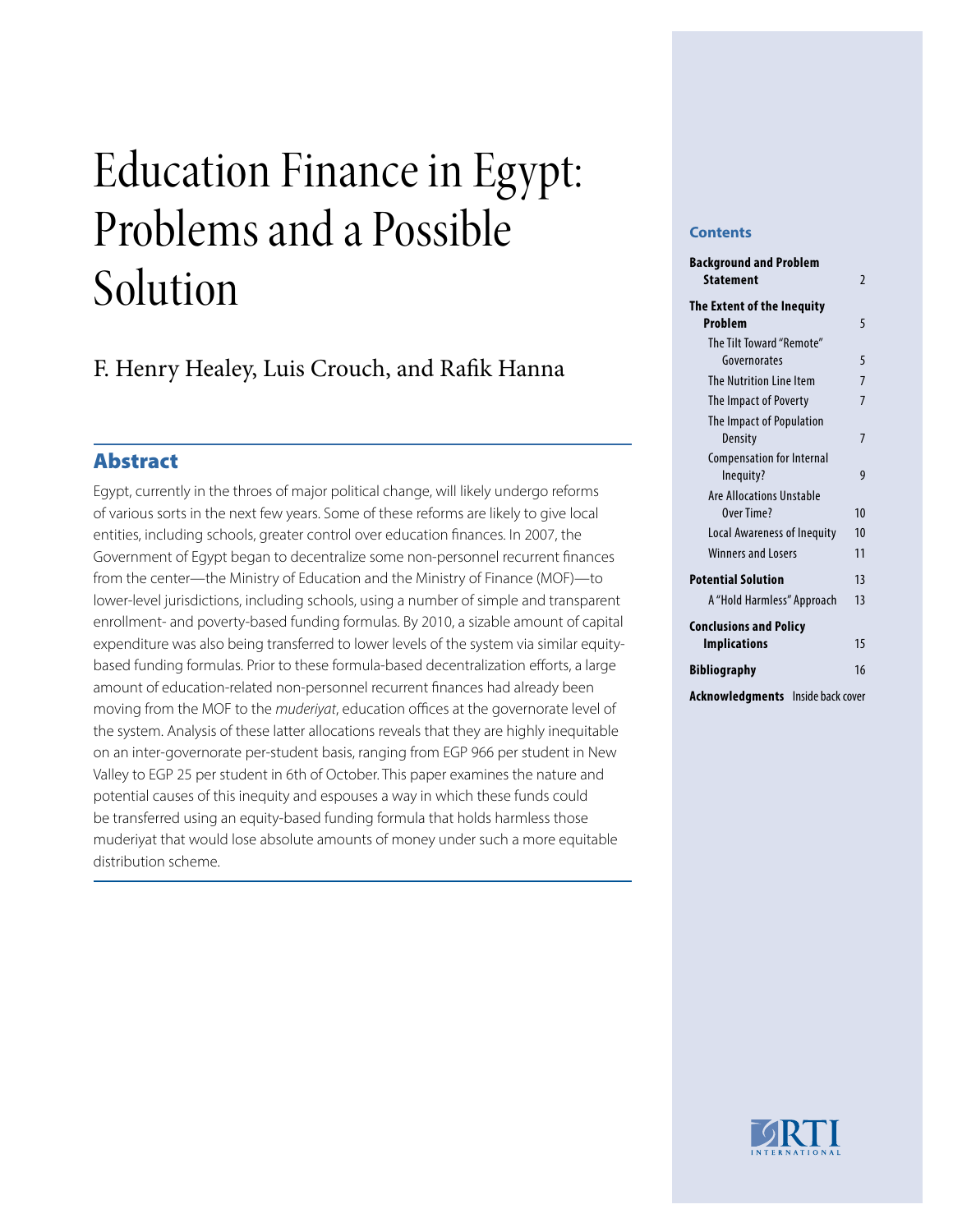## <span id="page-3-0"></span>Background and Problem Statement

Unrelated to the current political changes brought on by the Arab Spring movements, Egypt had started to make a number of significant strides in the use of enrollment- and poverty-based funding formulas. As shown in Table 1, increasing amounts of money had been transferred to lower levels of the system, with EGP 8.46 million<sup>1</sup> being decentralized to three pilot *muderiyat*2 in 2008/09, and EGP 575 million being decentralized nationwide in 2011/12 following

similar equity-based principles.<sup>3</sup> We evaluated each of these occasions in which government funds were passed down to lower levels of the system. The overwhelming response to the effort was positive among all the key stakeholders surveyed: parental members of the Boards of Trustees, principals, Idara Heads, and Muderiya Heads (Healey, Hana, & Atalla, 2012a, 2012b; Healey, Crouch, & Hana, 2009, 2010).

<sup>1</sup> EGP: Egyptian pound. EGP  $1 = $0.17$  at the time of the analysis

2 *Muderiyat* (plural form of *muderiya*) are governorate-level education departments. The governorate is the first subnational level, similar to states or provinces in other countries—but noting that Egypt is not a federal country.

3 Egypt's governmental financial accounting separates finances according to BABs, which are "chapters" or, literally, "gates." BAB2 refers to nonpersonnel recurrent expenditure, including both minor and major maintenance. BAB6 refers to capital expenditures.

| <b>Fiscal Year</b> | <b>Type of money</b><br>transferred                                                                | <b>Amount</b><br>(EGP) | <b>Pathway</b>                                                                                                                                                                                                                                                                                 |
|--------------------|----------------------------------------------------------------------------------------------------|------------------------|------------------------------------------------------------------------------------------------------------------------------------------------------------------------------------------------------------------------------------------------------------------------------------------------|
| 2008/09            | MOE's non-personnel<br>BAB <sub>2</sub>                                                            | 8.46M                  | Money went directly from the MOE to all schools in the pilot<br>muderiyat of Fayoum, Ismailia, and Luxor.                                                                                                                                                                                      |
| 2009/10            | <b>MOE's BAB2</b>                                                                                  | 10.1M                  | Money went directly from the MOE to all schools in the pilot<br>muderiyat of Fayoum, Ismailia, and Luxor.                                                                                                                                                                                      |
| 2010/11            | GAEB's BAB2 for<br>Maintenance                                                                     | 210M                   | Money went directly from the MOF to every muderiya in<br>the country. 105M eventually went to government schools<br>nationwide for minor maintenance; 105M stayed at the muderiya<br>to address major maintenance needs of some schools (an amount<br>too difficult to distribute by formula). |
|                    | MOE's BAB2 for One<br>Classroom Schools.<br><b>Technical Schools, and</b><br><b>Nutrition</b>      | 15.17M                 | Money went directly from the MOF to every muderiya in the<br>country. 5M went to every Technical School nationwide; 4M went<br>to every One Classroom school nationwide; and 6.17M stayed at<br>the muderiya to support their respective nutrition programs.                                   |
|                    | <b>MOE's BAB6 for Technical</b><br>Schools' Operations and<br><b>Technical Education</b><br>Reform | 224M                   | Money went directly from the investment bank to every muderiya<br>in the country. The muderiyat developed plans to improve the<br>overall condition of those technical schools most in need.                                                                                                   |
| 2011/12            | GAEB's BAB2 for<br>Maintenance                                                                     | 210M                   | Same as 2010/11                                                                                                                                                                                                                                                                                |
|                    | MOE's BAB2 for One<br>Classroom Schools,<br>Technical Schools, and<br><b>Nutrition</b>             | 15.17M                 | Same as 2010/11                                                                                                                                                                                                                                                                                |
|                    | <b>MOE's BAB6 for Technical</b><br>Schools' Operations and<br><b>Technical Education</b><br>Reform | 350M                   | Same as 2010/11                                                                                                                                                                                                                                                                                |

#### **Table 1. Recent enrollment- and poverty-based funding formula efforts in Egypt**

BAB2 = recurrent expenditures; BAB6 = capital expenditures; GAEB = General Authority for Education Buildings; MOE = Ministry of Education; MOF = Ministry of Finance.

Source: Created by the authors on the basis of key Government of Egypt memoranda and policy documents.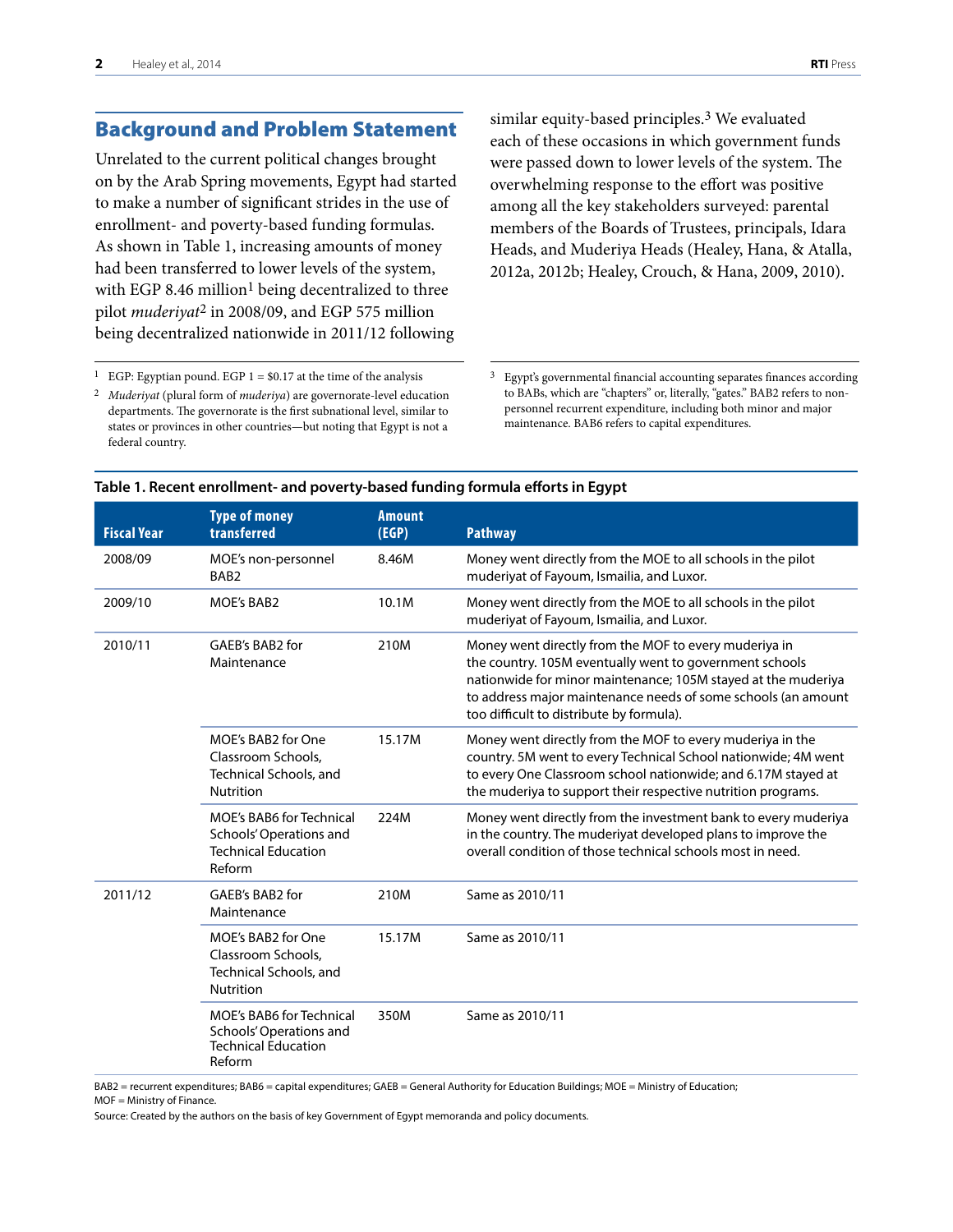These efforts have been characterized by several features that, in the Egyptian context, are quite innovative. These features, described below, allow the allocation of this expenditure to be called "decentralized."4 First, the funding is allocated to lower levels of the system via simple and transparent equity-based funding formulas. Accordingly, all actors can know how much is being allocated to themselves, to others, and why. Moreover, because the allocation is done by such a funding formula, it minimizes budgetary transaction costs and obviates a long-standing negotiation practice that has resulted in grossly inequitable per-student allocations across governorates.

Second, the decentralized education finance approach that has been unfolding since 2007 allocates money in such a way as to allow the recipients some discretion in how to use the money: what to purchase, when, and from whom. However, it must be noted that these processes are not yet ideal in that, for instance, in the BAB6 allocations there are certain restrictions on the use of the funding—a large percentage can be used only for technical schools.<sup>5</sup> Nevertheless, it is a meaningful beginning toward what many would refer to as decentralized education finance (Hill & Bonan, 1991; Ross & Levacic, 1999; Kim, 2008; Uyttersprott, 2008; Healey & Crouch, 2012).

While this paper does not focus on advocating for decentralization, or examining its pros and cons in any detail, it does take two claims as its point of departure: (1) that decentralization is an existing trend in many countries and is a policy option that many international agencies urge countries to at least consider (Smoke, 2000, 2001; Basher, 2003; Busemeyer 2012; Ahmad, Brosio, & Tanzi, 2005), and that (2) if a country is likely to embark upon

some form of decentralization, the design of the mechanisms for decentralization ought to take into account their efficiency and equity impacts (Monk, 1990; Augenblick, Meyers, & Anderson, 1997; Roza & Miles, 2002; Sharma, 2005; Kim, 2008; Odden & Picus, 2008; Ahmad & Brosio, 2009; Healey & Crouch, 2012). On the assumption that post-reform Egypt will continue decentralization efforts, an analysis of past modalities of transferring funds (particularly in terms of equity) is timely and justified.

The efforts carried out so far, as detailed in Table 1, used equity-based formulas, as is generally recommended in the literature (Monk, 1990; Berne & Steifel, 1994; Odden & Busch, 1998; Ladd, Chalk, & Hansen, 1999; Roza & Miles, 2002; Paqueo, Lopez-Acevedo, & Parandekar, 2003). Depending on whose advice future Egyptian authorities seek and heed, it is possible that the authorities would attempt to continue with some form of equity-oriented formula. But a major problem with decentralizing *existing* funds via an equity-based formula is this: If, in the past, the funding was distributed without a strong *implicit* formula or some other rationale acceptable in the public discourse of a democratizing nation, and if it was highly inequitable in per capita terms across governorates, then introducing a formula that provides funding on a conventionally rational and more equitable basis can produce strong winners and losers.

While the winners would be quite pleased with the situation, the losers would probably not be, and they would likely tether their misfortune not to the fact that they have been opaquely privileged in the past but to the introduction of decentralization and formula-based funding. This could give decentralization and formula funding a bad name and so make the overall effort that much more difficult to implement, when in fact decentralization and formula-based funding have many positive aspects (e.g., horizontal accountability, customer satisfaction, equity, transparency, predictability, low transactions costs).

There are of course many pros and cons to decentralization. The literature on this issue is vast (Rondinelli, Nellis, & Cheema, 1983; Hannaway &

<sup>4</sup> Movement of government resources from the center to a subnational level of the system does not, in and of itself, constitute what the literature would refer to as decentralized finance (Hill & Bonan, 1991; Ross & Levacic, 1999; Kim, 2008; Uyttersprott, 2008; Healey & Crouch, 2012).

<sup>5</sup> Also, when the BAB2 allocation went nationwide, the maintenance line item of EGP 210M from the General Authority for Education Buildings (GAEB) was used. The procurement law requires that this maintenance money cannot be transferred between line items, but schools can choose from among a very large list of minor maintenance activities. While far from perfect, this approach does give schools some element of choice over an issue—minor maintenance—on which they are bestinformed and thus can make swift and information-based decisions.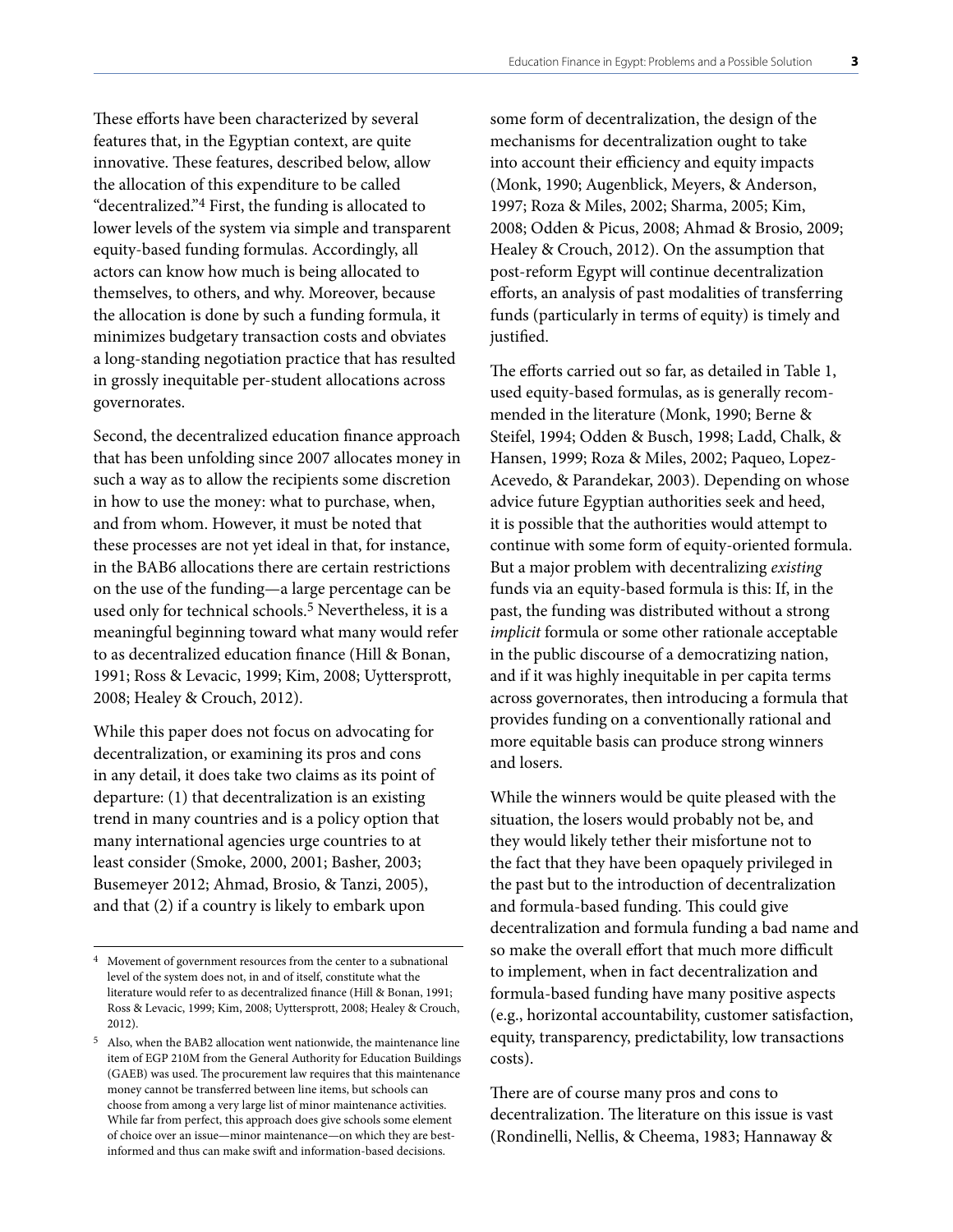Carnoy, 1993; Naidoo, 2002; Faguet, 2004; Ahmad, Devarajan, Khemani, & Shah, 2005; De Grauwe et al., 2005; Sharma, 2005; Winkler, 2005; Kim, 2008; Ahmad & Brosio, 2009; Healey & Crouch, 2012). A summary of the pros and cons is beyond the scope of this paper. The paper assumes, instead, that countries embark on decentralization for many very complex reasons, not all of them necessarily "rational" from a "modernist" or technocratic point of view. The paper assumes, nonetheless, along with the literature, that once a decentralization path is chosen, the mechanisms for doing so should attempt to maximize equity and efficiency (Rondinelli et al., 1983; Hill & Bonan, 1991; Litvack, Ahmad, & Bird, 1998; Welsh & McGinn, 1999; Winkler, 2005; Kim, 2008; Healey & Crouch, 2012).

One particular feature of the decentralized education finance process that has unfolded thus far, which has made it relatively easy to introduce, is the fact that the resources that have been transferred to the subnational units of the education system were traditionally allocated directly to the center, either to the central MOE, or *Diwan*, or to the General Authority for Education Buildings (GAEB) at the national level. Once there, these funds were generally spent by the Diwan/GAEB *on behalf of* the subnational units, purchasing goods and services and then transferring those goods to, and carrying out those services in, the subnational units. This means that the subnational units had very little perception of the cash value of what they were getting, much less the per-student values of those goods and services. Moreover, in some cases the funding represented temporary efforts to boost spending in a particular subsector of the education system (e.g., technical education reform). Given these two factors, equitybased formula funding has been relatively easy to introduce, in that, because it is perceived as "new" money, it has not created any strong sense of winners and losers among the subnational units.<sup>6</sup> That the funding appears as fresh money that has been equitably distributed decreases a sense of winners and losers and thus provides an ideal way to demonstrate

how one can transfer resources as cash *and* according to an equity-oriented formula.

However, the amount of non-personnel recurrent money that is shown in Table 1 to have been decentralized via an equity-based funding formula is a small portion of the total amount of BAB2 resources that subnational units—in particular, the muderiyat have been receiving each year. Table 2 shows that the muderiyat have been getting approximately 40 percent of the total amount of BAB2 directly from the MOF. Though the table does not show it, this has been the case for quite some time.<sup>7</sup>

#### **Table 2. Shares of key expenditure categories by level of government (fiscal year 2009/10)**

|              | <b>BAB2</b>            |                     | <b>BAB6</b>            |                     |  |  |
|--------------|------------------------|---------------------|------------------------|---------------------|--|--|
| <b>Level</b> | <b>Amount</b><br>(EGP) | <b>Share</b><br>(%) | <b>Amount</b><br>(EGP) | <b>Share</b><br>(%) |  |  |
| Center       | 1,568,004,000          | 54                  | 1,672,517,000          | 88                  |  |  |
| Muderiyat    | 1,207,463,000          | 42                  | 224,000,000            | 12                  |  |  |
| Schools      | 120,170,000            | 4                   | ΝA                     |                     |  |  |
| <b>Total</b> | 2,895,637,000          | 100                 | 1,896,517,000          | 100                 |  |  |

BAB2 = recurrent expenditures; BAB6 = capital expenditures; NA = not applicable.

Source: Created by the authors on the basis of key Government of Egypt memoranda and policy documents.

The problem here is that the particular subset of BAB2 resources that this table refers to has largely been allocated on the basis of history, negotiation, and a number of heretofore unknown factors that have resulted in a highly inequitable inter-governorate perstudent allocation, as shown in Table 3. Given the size of this inequity, the introduction of an equity-based funding formula would surely produce considerable winners and losers. When the losers become aware of the change, they would then tend to blame the formula funding itself. This would be unfortunate, as any likely publicly transparent formula is likely to be an equity and efficiency improvement over past ad hoc allocations. (Ad hoc allocations, of course, have a political-economic or at least a bureaucratic-inertia logic and in that sense may be "rational." But they are not rational in a manner that is easy to publicly

<sup>6</sup> However, there have been clear losers in the center, in particular, those units whose funds have been transferred to lower levels of government as part of decentralization. These units naturally would tend to resist a reduction in their power to make important financial decisions.

 $^7\:$  The authors know this from discussions with key people in the Government of Egypt, people who know how the budgeting and financing processes have worked.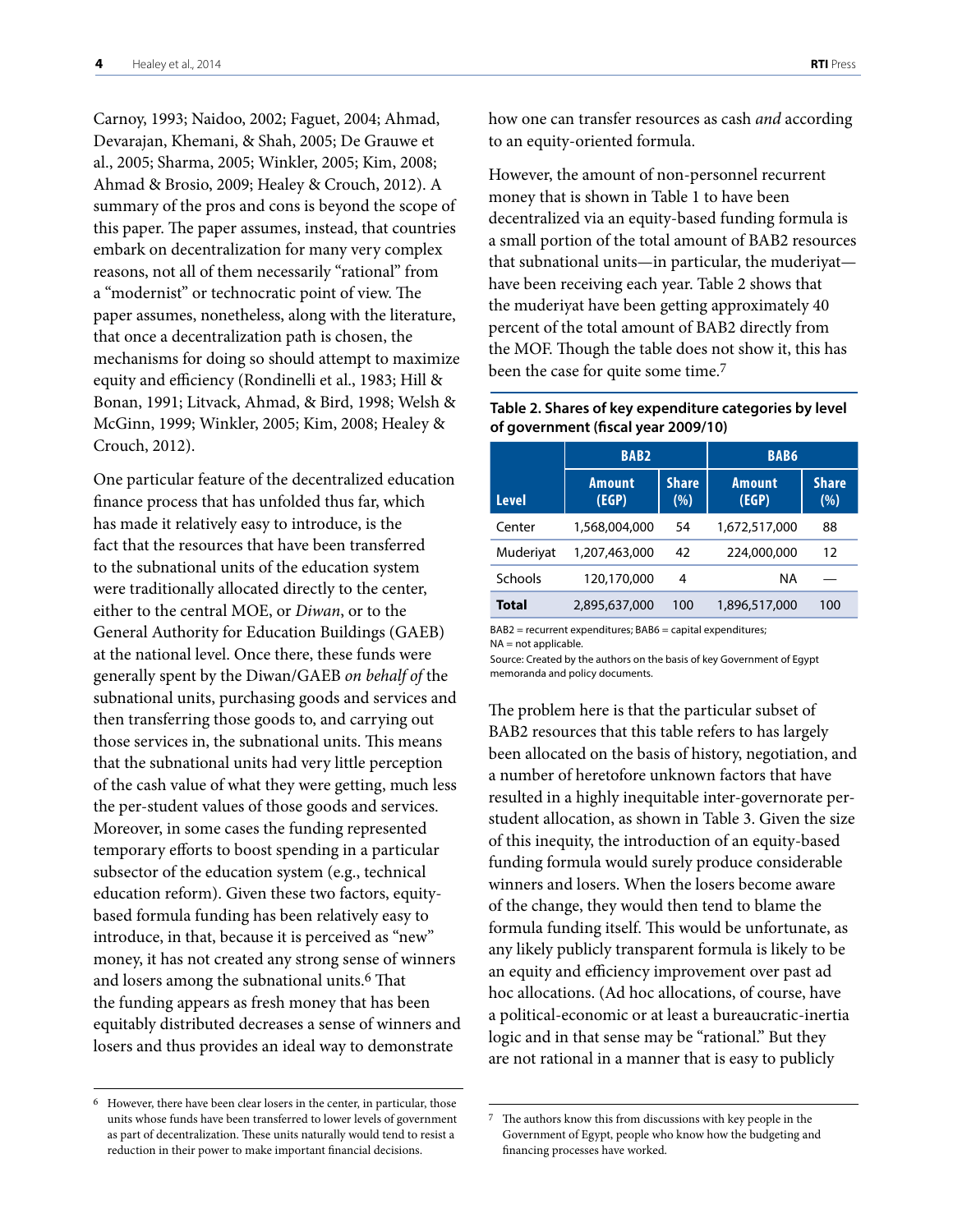<span id="page-6-0"></span>defend in a democratizing situation.) Thus, if there is a possibility that Egypt will deepen decentralization efforts in the future and is likely to try to decentralize finances using an equity-based funding formula, it is important to explore the extent and nature of the inequities in funding and to propose a way in which these funds can be more equitably distributed without causing much undue political fallout.

The remainder of this paper attempts to carry out the above tasks in several steps. The first step is to evaluate whether there is an *implicit* formula (or set of formulas) underlying current allocations, and whether that implicit formula, if made explicit, would likely fulfill the transparency and accountability needs of a democratizing situation. This step consists of two aspects. The first is to correlate the spending levels, by muderiya, with as many possible policy motivations as seems reasonable to see whether the correlations have implicit patterns. The second aspect is to interview key informants to assess whether they are even aware of inter-muderiya differences in per capita allocations and, if so, whether they can articulate the rationale for the differences.

A second step is to determine whether the allocations, if inequitable, are somewhat stable over time. If so, expectations are likely to have emerged that they will continue, thus rendering a reform toward equity and efficiency more difficult. The third and final step is—if no implicit formula is discovered in the current allocations, or if the implicit formula is likely unacceptable in a democratizing situation (e.g., if the funding is implicitly pro-rich)—to propose a formula and a means to introduce the formula that would minimize the political fallout by protecting the losers to the degree possible.

### The Extent of the Inequity Problem

As noted, the first step in the analysis is to show that there is an inequity in the allocations and then to try to see whether that inequity responds to some implicit formula that could survive public scrutiny in a decentralization situation. This section starts the process by documenting the inequity issue.

The extent of the inequity problem raised in the Introduction is shown in Table 3 (following page) in the column labeled *Total BAB2/student,* which shows the per-student values of the BAB2 funding that were already being channeled to the muderiyat directly from MOF. Those values range from EGP 966 per student in New Valley to EGP 25 per student in 6th of October. This is an enormous gap, higher than that which prevailed, for instance, in South Africa, in the difference between African and white schools, toward the end of apartheid. It is difficult to think of a rationale that could possibly account for the fact that some muderiyat get upwards of over *38 times* more money, on a per-student basis, than others. But there may be a certain rationale that could explain at least part of the difference.

#### **The Tilt Toward "Remote" Governorates**

Having established the fact of inequity, it then makes sense to try to understand whether the inequity follows some kind of logic that, in a transition toward a reformist Egypt, could withstand public scrutiny. It becomes apparent that the inequity tends to favor what Egypt classifies as the "remote" governorates—those that are distant from Cairo. This became even more evident when we looked at the line item labeled *Allowances for Personnel Working in Remote Areas* and observed how large that line item was, where that money was going, and how well the per-student values for these allowances correlated with the per-student allocations for the whole of BAB2 ( $r = 0.975$ ).<sup>8</sup> When these allowances were factored out of the overall per-student calculations, the spread between highest and lowest per-student values dropped from EGP 966–EGP 25 to EGP 243– EGP 24—a drop of nearly 4 to 1. Clearly, this one line item helps to account for *and* explain a good bit of the inequity shown in Table 3, because it makes sense that remote governorates should receive incentive money to attract staff members to work there. The "weight" given to remoteness might thus be publicly defensible if it were included in a transparent formula.

This correlation is calculated and asserted not as a partial or weak step in attributing causality but as a shorthand way of simply saying that the two are measuring essentially the same thing: the two variables convey basically the same information.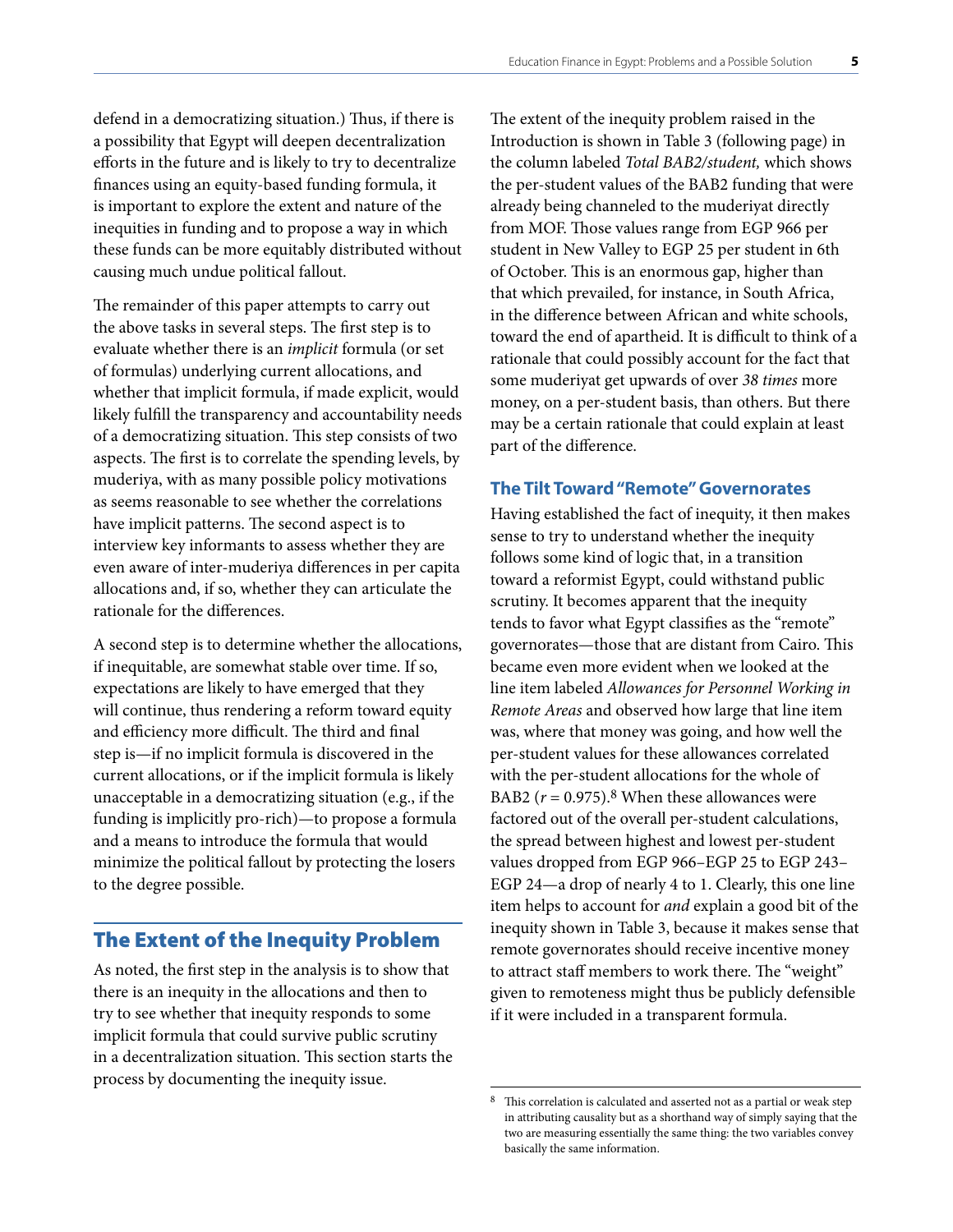#### **Table 3. Breakdown of BAB2 finances by governorate Governorate Total BAB2 (EGP) Governorate employee allowances for remote areas (EGP) BAB2 without remote allowances (EGP) Nutrition (EGP) nutrition/student Public enrollment** Public enrollment nutrition/studen **allowances and allowances and**  capita allowances and nutrition (EGP) allowances and **GDP per capita nutrition (EGP)** without **BAB2 without BAB2 without BAB2** without **BAB2 without**  student (EGP) **student (EGP)** student (EGP) **student (EGP) BAB2** without student (EGP) **student (EGP)** allowances/ **allowances/** Total BAB2/ **Total BAB2/** Nutrition/ **Nutrition/ (EGP) BAB2 (EGP)** 6th of 12,984,000 600,000 12,384,000 5,615,000 9.43 6,769,000 523,188 25 24 13 5,552 **October** Alexandria 38,145,000 8,000,000 30,145,000 8,784,000 9.81 21,361,000 720,456 53 42 30 5,840 Assiut 55,282,000 23,980,000 31,302,000 18,092,000 22.22 13,210,000 782,210 71 40 17 5,420 Aswan 10,478,000 65,732,000 34,755,000 24,470,000 90.38 10,285,000 247,635 406 140 42 6,053 Bani Suef 38,622,000 0 38,622,000 25,819,000 45.71 12,803,000 566,962 68 68 23 7,043 Beheira 38,276,000 130,000 38,146,000 16,626,000 16.17 21,520,000 1,006,660 38 38 21 8,396 Cairo 52,010,000 0 52,010,000 17,113,000 12.34 34,987,000 980,896 53 53 36 6,157 Dakahlia 37,975,000 0 37,975,000 11,650,000 11.10 26,325,000 1,011,325 38 38 26 6,769 Damietta 20,578,000 0 20,578,000 12,787,000 49.44 7,791,000 247,477 83 83 31 6,652 Fayoum 32,050,000 0 32,050,000 21,635,000 37.24 10,415,000 559,451 57 57 19 5,706 Gharbia 22,981,000 0 22,981,000 7,095,000 8.95 15,886,000 758,869 30 30 21 7,072 Giza 23,323,000 0 23,323,000 9,000,000 13.10 14,323,000 485,647 48 48 29 5,552 Helwan 10,416,000 0 10,416,00 3,000,000 7.10 7,416,000 350,576 30 30 21 6,157 Ismailia 13,339,000 225,000 13,114,000 5,988,000 27.40 7,126,000 206,759 65 63 34 6,752 Kafr el-17,419,000 0 17,419,000 5,423,000 10.21 11,996,000 527,748 33 33 23 6,270 Sheikh Luxor 23,958,000 18,574,000 5,384,000 2,488,000 24.33 2,896,000 96,208 249 56 30 5,382 Mattrouh 24,095,000 8,200,000 15,895,000 12,562,000 154.88 3,333,000 78,867 306 202 42 6,329 Menofia 34,347,000 5,000 34,342,000 17,060,000 23.66 17,282,000 693,825 50 49 25 6,799 Minia 44,754,000 0 44,754,000 27,035,000 26.38 17,719,000 973,518 46 46 18 6,823 New Valley 43,745,000 33,500,000 10,245,000 7,069,000 156.09 3,176,000 45,289 966 226 70 7,358 North Sinai 23,423,000 8,000,000 15,423,000 9,700,000 116.91 5,723,000 81,011 289 190 71 5,668 Port Said 10,078,000 0 10,078,000 5,927,000 51.44 4,151,000 104,927 96 96 40 6,823 Qalubia 31,700,000 0 31,700,000 15,343,000 16.24 16,357,000 880,748 36 36 19 6,154 Qena 150,380,00 123,480,000 26,900,000 13,277,000 19.19 13,623,000 683,370 220 39 20 5,543 Red Sea 30,162,000 20,700,000 9,462,000 6,762,000 123.36 2,700,000 50,579 596 187 53 6,583 Sharqia 59,837,000 0 59,837,000 19,175,000 16.79 40,662,000 1,117,204 54 54 36 6,614 South Sinai 6,922,000 3,000,000 3,922,000 2,128,000 127.47 1,794,000 16,152 429 243 111 5,668 Suez 6,524,000 0 6,524,000 2,265,000 17.23 4,259,000 118,438 55 55 36 6,254 Suhag 98,660,000 64,326,000 34,334,000 21,500,000 25.27 12,834,000 824,249 120 42 16 5,370 weighted average 75 25 6,378 and 25 6,378 and 25 and 25 and 25 and 25 and 25 and 25 and 25 and 25 and 25 and 25 and 25 and 25 and 25 and 25 and 25 and 25 and 25 and 25 and 25 and 25 and 25 and 25 and 25 and 25 and 25 and 2 Standard deviation (weighted) 88.7 27.1 21.4 736.3 Average deviation (weighted) and the control of the control of the control of the control of the control of the control of the control of the control of the control of the control of the control of the control of the contr Coefficient of variation 1 1.2 0.6 0.1 Coefficient of variation 2 0.6 0.3 0.3 0.1 Correlation of BAB2 per student, BAB2 minus allowances per student, and BAB2 minus allowances and 0.07 0.04 -0.02 nutrition per student with GDP per capita Correlation of BAB2 per student, allowances per student, and nutrition expenditure per student 0.07 0.07 0.06 with GDP per capita

Source: Created by the authors from budgetary records of the Government of Egypt.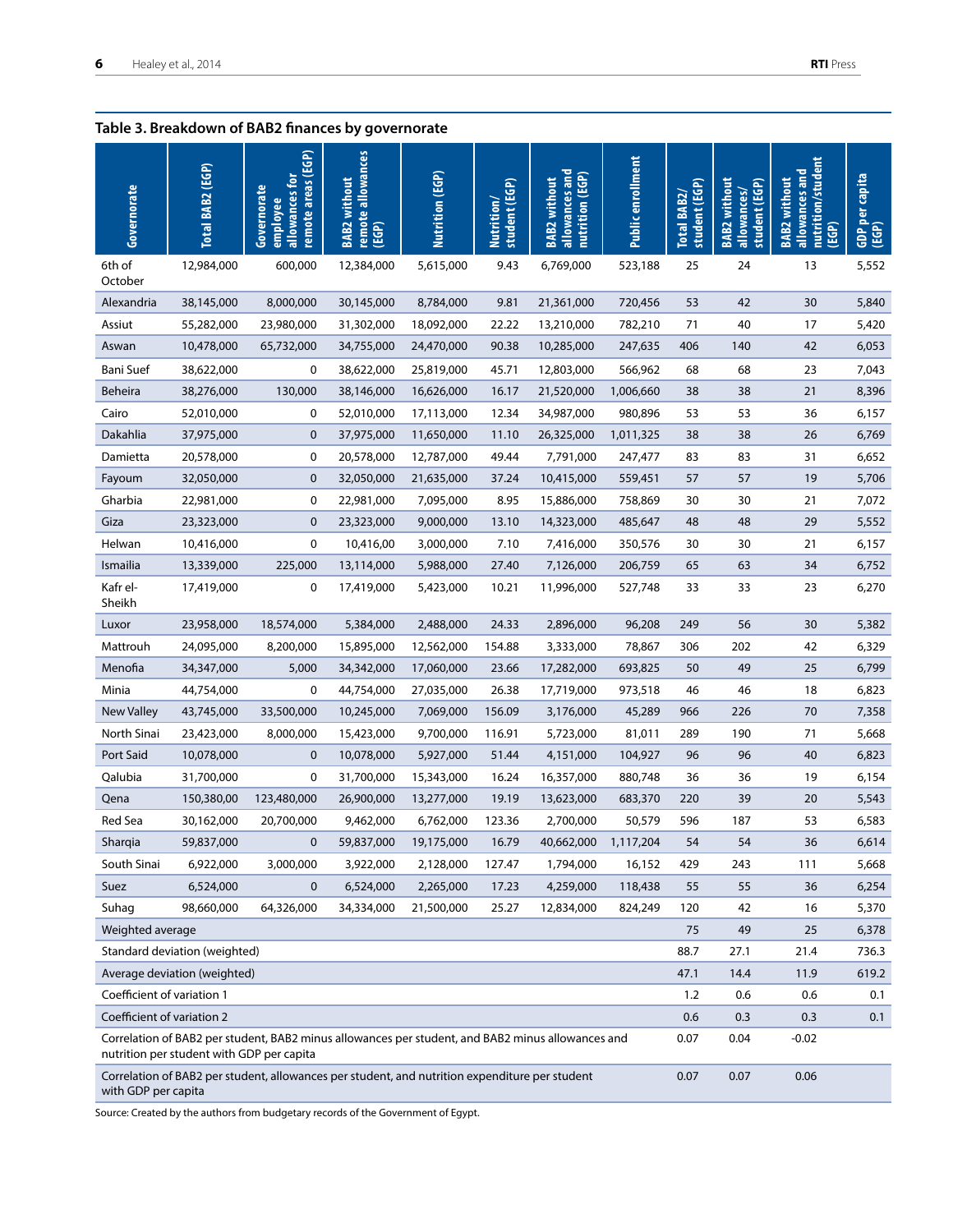<span id="page-8-0"></span>Nevertheless, a large amount of inequity remains, by a factor of 10 to 1 EGP per student from most-financed to least-financed governorates.

#### **The Nutrition Line Item**

Might the remaining inequity also be publicly defensible? Another large line item that correlates fairly well with per-student allocations for the whole of BAB2  $(r = 0.717)$  and that can account for a good bit of the inequity shown in Table 3 is *Nutrition.* When we took both the remote allowances and the nutrition line items out of the per-student calculations, the spread between highest and lowest per-student BAB2 allocation dropped to EGP 111– EGP 13. But while the nutrition line item can help to account for a good bit of the inequity found in Table 3 in a purely correlational sense, it is not clear how well it can explain it in a more causal sense.

While the unit cost of the nutrition program will certainly be higher in the remote governorates than it is in the non-remote governorates, it is difficult to understand how a governorate such as New Valley should have been getting over *17 times more* nutrition money per student than Gharbia, purely because of unit cost differences. Moreover, there are a number of anomalies, such as the nutrition per student values for Bani Suef and Qena. Why would the former, a nonremote governorate, get 2.4 times more for nutrition per student than the latter, which is a remote governorate? Could it be that these allocations (and allocations in general) were in some way factoring in poverty?

#### **The Impact of Poverty**

A look at the summary data provided at the bottom of Table 3 may help shed some light on this issue. Shown are the mean, or average, expenditure, as well as the two coefficients of variation (deviation divided by the average) for some of these factors. The standard deviation tends to exaggerate the bigger deviations (because it is the average of the square of the differences from any case to the mean), whereas the average deviation shows how much each case deviates from the average. Thus, average expenditure, after

taking out the remote allowances, is about EGP 49 per student, but the average deviation from that average is a fairly large EGP 14.

Several factors stand out. First, the variation in expenditure is much higher—perhaps by a factor of 6—than the variation in GDP per capita. This might be justified, to some extent, if the variation in expenditure were compensating for poverty, thus giving more money to the poorer governorates. But this is not the case. The table shows in the last two rows the correlation between expenditure and GDP per capita, which is essentially zero—around 0.05 or thereabouts. The first correlation expenditure row shows the correlation between each coefficient and GDP per capita—that is, the correlation of total BAB2 per student, BAB2 without allowances (per student), and BAB2 without allowances and nutrition (per student) with GDP per capita. The second correlation expenditure row shows the correlation between the expenditure on each given item—that is, BAB2 per student, allowances per student, and nutrition per student—and GDP per capita. In short, expenditure neither exacerbates nor compensates for poverty, at least as measured by the GDP per capita. Thus, poverty is not a meaningful implicit factor in these non-formula allocations.

#### **The Impact of Population Density**

We also considered the extent to which population density could account for the inequity shown in Table 3. The data in Table 4 show the relationship between population density and the BAB2 perstudent allocations. While the *very most* sparsely populated governorates (the top 5 or so) tended to get the highest BAB2 allocations per student, the overall correlation between population density and BAB2 per-student allocation is very low (-0.142 [not shown]). Moreover, it is important to decompose the budget in an attempt to identify the factors that can account for the higher per-student allocations and to see whether these factors typically apply *only* to the most sparsely populated governorates. Again, the interest here is to see how much apparent publicly defensible rationality there might be in the allocation.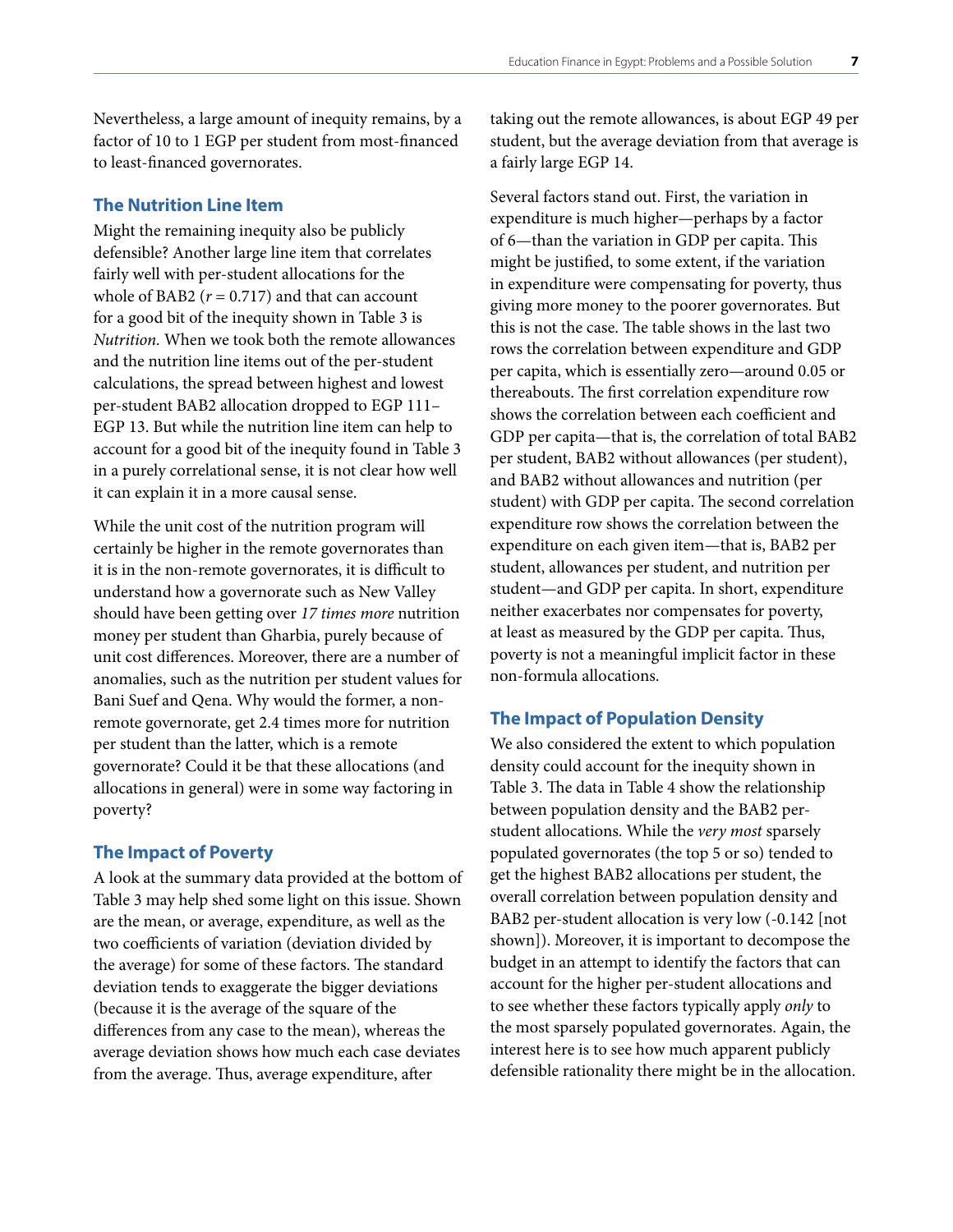#### **Table 4. Population density as a factor in unequal allocations**

| Governorate       | <b>Population</b><br>density | <b>BAB2</b> per<br>student (EGP) |
|-------------------|------------------------------|----------------------------------|
| <b>New Valley</b> | 1                            | 966                              |
| Red Sea           | 1                            | 596                              |
| Mattrouh          | 2                            | 306                              |
| South Sinai       | 5                            | 429                              |
| North Sinai       | 12                           | 289                              |
| 6th of October*   | 14                           | 25                               |
| Suez              | 29                           | 55                               |
| Aswan             | 34                           | 406                              |
| Helwan*           | 43                           | 30                               |
| Giza              | 74                           | 48                               |
| Minia             | 129                          | 46                               |
| Assiut            | 133                          | 71                               |
| <b>Beheira</b>    | 468                          | 38                               |
| Ismailia          | 654                          | 65                               |
| Kafr el-Sheikh    | 762                          | 33                               |
| Sharqia           | 1,278                        | 54                               |
| Fayoum            | 1,375                        | 57                               |
| Dakahlia          | 1,436                        | 38                               |
| Alexandria        | 1,534                        | 53                               |
| Qena              | 1,622                        | 220                              |
| <b>Bani Suef</b>  | 1,733                        | 68                               |
| Damietta          | 1,855                        | 83                               |
| Gharbia           | 2,065                        | 30                               |
| Menofia           | 2,135                        | 50                               |
| Suhag             | 2,422                        | 120                              |
| Qalubia           | 4,233                        | 36                               |
| Port Said         | 7,927                        | 96                               |
| Luxor             | 8,206                        | 249                              |
| Cairo             | 36,386                       | 53                               |

\* The population density figures for 6th of October and Helwan are estimates. Source: Created by the authors from population and budgetary records of the Government of Egypt.

Table 5 shows the per-student allocations of some line items that appear to correlate with population density. As one can see, there is generally not much correlation *within* the non-dense governorates for at least some of these items, so it is clear that they are not driven by any clear formula that accounts for population sparseness. For example, Mattrouh stands out as having small transportation costs in spite of being very sparsely populated. Nutrition expenditure appears to have been higher in the sparsely populated governorates, but then Damietta and Bani Suef, which are not sparsely populated, seem to have received relatively high nutrition allocations as well. And while the remoteness allowances correlate with sparseness, there are some very interesting outliers such as 6th of October and Luxor. And so, there still

#### **Table 5. Specific per-student allocations compared with population density**

| Governorate        |                |     | elated<br>EGP) |    |     |
|--------------------|----------------|-----|----------------|----|-----|
| <b>New Valley</b>  | 0              | 156 | 18             | 14 | 740 |
| <b>Red Sea</b>     | 1              | 134 | 15             | 11 | 409 |
| Mattrouh           | $\overline{2}$ | 159 | 8              | 6  | 104 |
| South Sinai        | 5              | 132 | 38             | 23 | 186 |
| North Sinai        | 12             | 120 | 26             | 21 | 99  |
| 6th of<br>October* | 14             | 11  | 1              | 1  | 1   |
| Suez               | 29             | 19  | 3              | 3  | 0   |
| Aswan              | 34             | 99  | 12             | 12 | 265 |
| Helwan*            | 43             | 9   | 1              | 1  | 0   |
| Giza               | 74             | 19  | 5              | 5  | 0   |
| Minia              | 129            | 28  | 3              | 3  | 0   |
| Assiut             | 133            | 23  | 3              | 3  | 31  |
| Beheira            | 468            | 17  | 3              | 3  | 0   |
| Ismailia           | 654            | 29  | 7              | 6  | 1   |
| Kafr<br>el-Sheikh  | 762            | 10  | 4              | 3  | 0   |
| Sharqia            | 1,278          | 17  | 4              | 4  | 0   |
| Fayoum             | 1,375          | 39  | 4              | 3  | 0   |
| Dakahlia           | 1,436          | 12  | 4              | 3  | 0   |
| Alexandria         | 1,534          | 12  | 2              | 2  | 11  |
| Qena               | 1,622          | 19  | 4              | 4  | 181 |
| <b>Bani Suef</b>   | 1,733          | 46  | 2              | 1  | 0   |
| Damietta           | 1,855          | 52  | 5              | 4  | 0   |
| Gharbia            | 2,065          | 9   | 4              | 4  | 0   |
| Menofia            | 2,135          | 25  | 3              | 3  | 0   |
| Suhag              | 2,422          | 26  | 4              | 4  | 78  |
| Qalubia            | 4,233          | 17  | 2              | 2  | 0   |
| Port Said          | 7,927          | 56  | 4              | 3  | 0   |
| Luxor              | 8,206          | 26  | 7              | 7  | 193 |
| Cairo              | 36,386         | 17  | 1              | 1  | 0   |

\* The population density figures for 6th of October and Helwan are estimates. Source: Created by the authors from budgetary records of the Government of Egypt.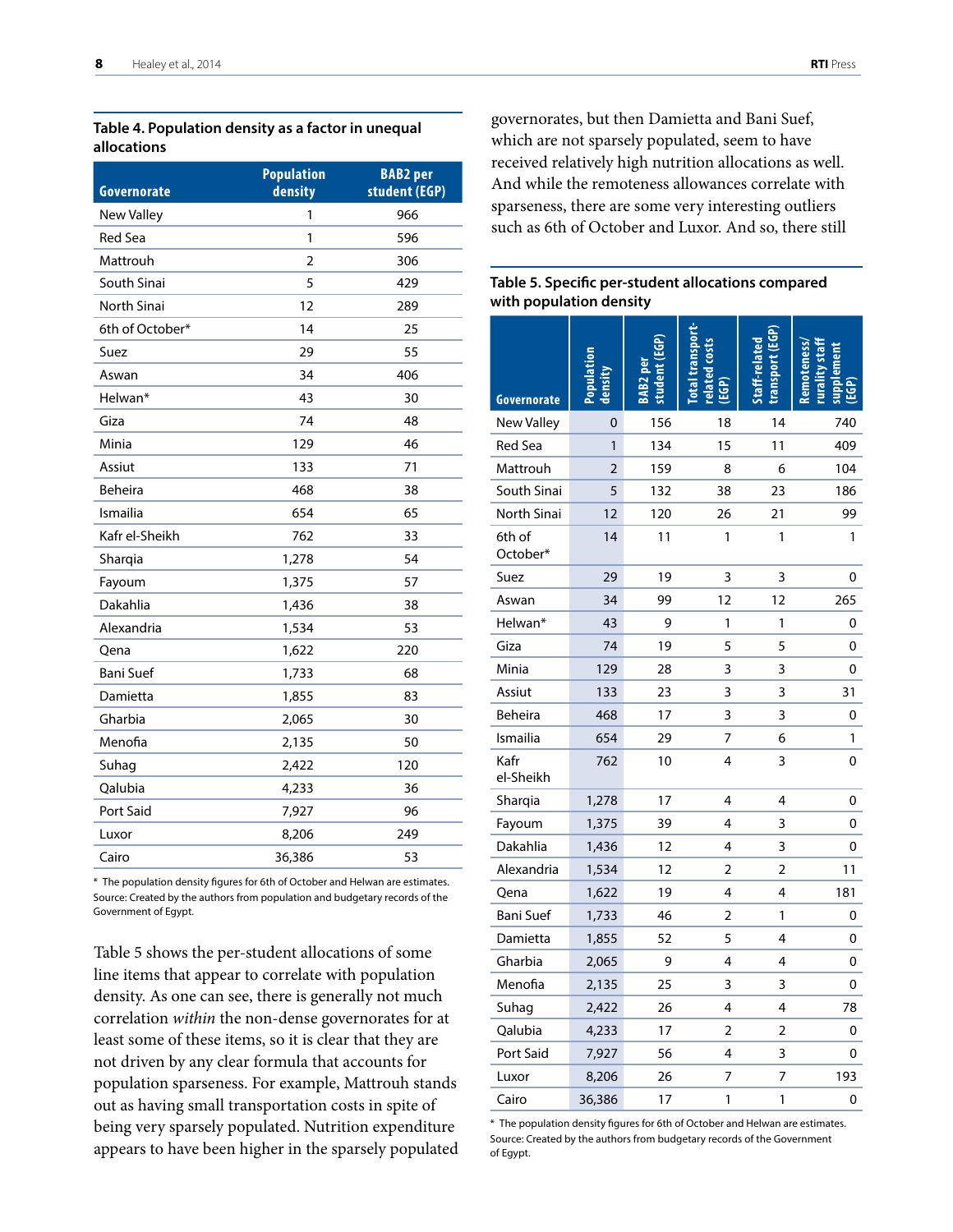<span id="page-10-0"></span>is a great degree of unaccounted-for variability in the allocation. Population density, in other words, is also not a meaningful implicit factor in these nonformula allocations.

#### **Compensation for Internal Inequity?**

It was hypothesized that some of the differences in funding could be related to one of three further factors: (1) poverty rates, (2) percentage of population that is rural, or (3) internal inequity. All of these, if they are in fact important implicit factors in the allocations, would survive being made explicit. Note that some of these could be proxies for each other, or correlated. The hypothesis guiding this principle is that perhaps a political-economic consideration (though most likely an implicit one) is that governorates need to be subsidized to control the levels of inequity *internal* to them. This would have a clear logic and appeal. Consider two governorates that are otherwise equal with regard to GDP per capita, say, but one of which is more unequal, internally, than the other. Since inequity and social frustration are more likely to operate at the local level, it seems reasonable to try to create social

stability by subsidizing subnational governments whose internal inequalities are high, so that they can take care of these issues.

However, no significant correlation was found between any of these factors and the spending per student, no matter how the spending was classified, except in the opposite of the direction one would hope, as shown in Table 6. The correlations that are statistically significant at the 5 percent level are highlighted with bold font. Naturally, the expenditure categories are correlated with each other; one would expect that. But as shown in the first column, the main expenditure category—*Total BAB2 allocation* is not significantly correlated with any important variable, except that it is positively correlated with the Human Development Index (HDI): the better-off governorates get more funding. Reading across the HDI row, one can see that the better-off governorates get more funding in every category.

A couple correlations are interesting for their own sake: (1) the higher the HDI, the greater the internal inequity, which means the more developed governorates are also the more unequal; and

|                                     | Total BAB2<br>allocation | remoteness<br><b>Allowances</b><br><b>tor</b> | Nutrition | Transpor-<br>tation | Population<br>density | GDP per<br>capita<br>GDP | governorate<br>inequity*<br>Within- | Poverty<br>rate | Rurality | $\overline{a}$ |
|-------------------------------------|--------------------------|-----------------------------------------------|-----------|---------------------|-----------------------|--------------------------|-------------------------------------|-----------------|----------|----------------|
| <b>Total BAB2</b>                   | 1.00                     |                                               |           |                     |                       |                          |                                     |                 |          |                |
| Allowances for<br>remoteness        | 0.98                     | 1.00                                          |           |                     |                       |                          |                                     |                 |          |                |
| <b>Nutrition</b>                    | 0.84                     | 0.71                                          | 1.00      |                     |                       |                          |                                     |                 |          |                |
| Transportation                      | 0.67                     | 0.54                                          | 0.76      | 1.00                |                       |                          |                                     |                 |          |                |
| Population<br>density               | $-0.14$                  | $-0.13$                                       | $-0.18$   | $-0.20$             |                       |                          |                                     |                 |          |                |
| GDP per capita                      | 0.07                     | 0.07                                          | 0.06      | $-0.13$             | $-0.06$               | 1.00                     |                                     |                 |          |                |
| Within-<br>governorate<br>inequity* | 0.09                     | 0.08                                          | 0.07      | 0.05                | 0.08                  | 0.01                     | 1.00                                |                 |          |                |
| Poverty rate                        | 0.10                     | 0.16                                          | 0.04      | $-0.11$             | $-0.25$               | $-0.17$                  | $-0.31$                             | 1.00            |          |                |
| Rurality                            | $-0.20$                  | $-0.13$                                       | $-0.29$   | $-0.16$             | $-0.37$               | 0.18                     | $-0.54$                             | 0.52            | 1.00     |                |
| HDI                                 | 0.43                     | 0.37                                          | 0.39      | 0.46                | 0.13                  | 0.25                     | 0.50                                | $-0.67$         | $-0.66$  | 1.00           |

#### **Table 6. Cross-governorate correlations, all factors**

\* Measured as the standard deviation of GDP per capita across the various districts of each governorate.

HDI = Human Development Index.

Note: Expense items refer to per-student expense. Bold indicates correlations that are statistically significant at the 5 percent level. Source: Analysis carried out by the authors.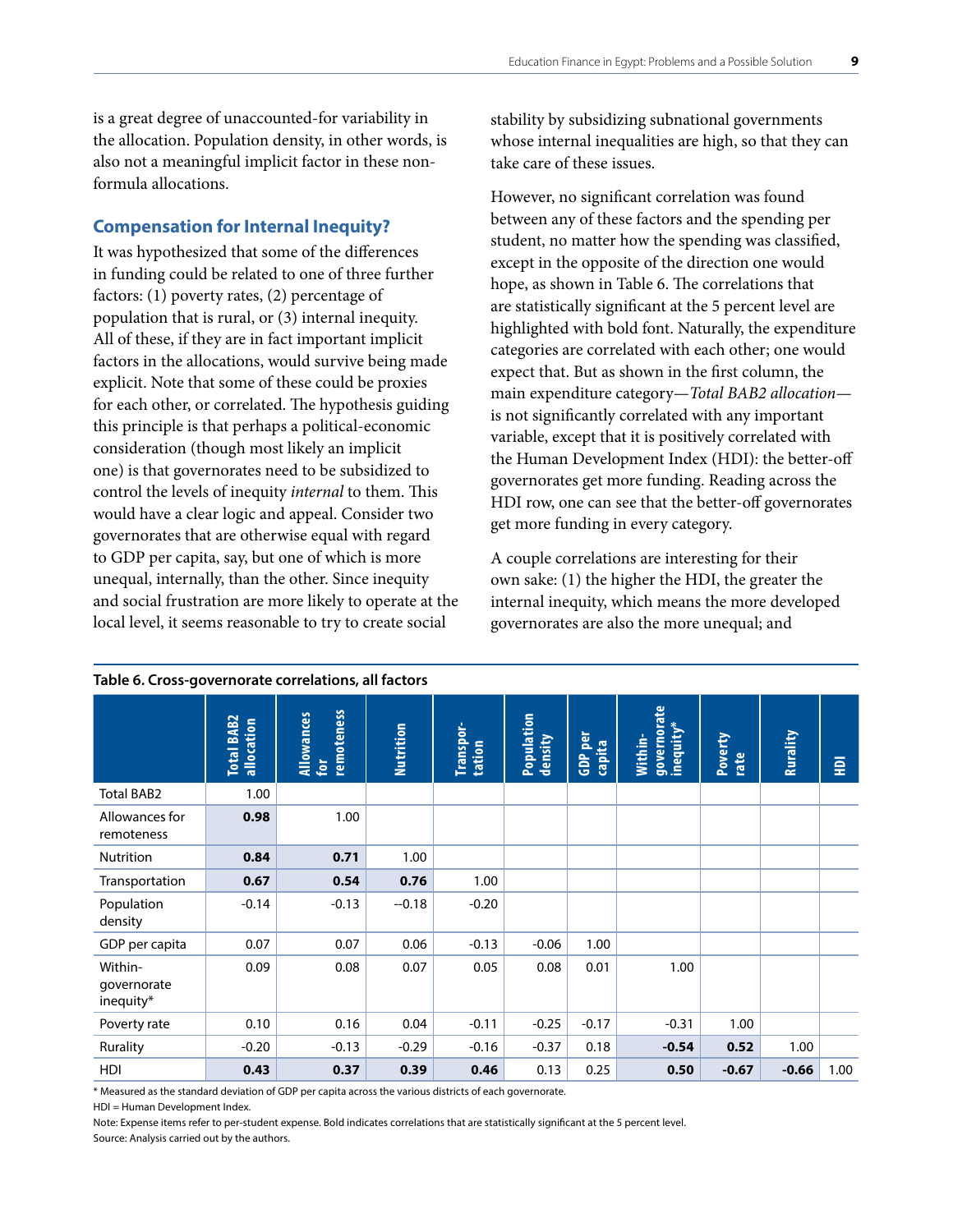<span id="page-11-0"></span>(2) the more rural governorates have less internal inequity, also a logical result. In summary, there is no meaningful pattern to the data, except in undesirable directions. This continues the line of evidence: There is no apparent implicit conventional (publicly defensible) rationality in the non-formula funding. In fact the only rationality or pattern found is least likely to be publicly defensible since it is anti-poor.

#### **Are Allocations Unstable Over Time?**

We have seen that the allocations do not obey implicit factors that could be put publicly defensibly and explicitly in a formula. But if these allocations have been highly unstable over time, then introducing a formula in which there were winners and losers would not alarm anyone, largely because no one would have developed a sense of entitlement or expectation. Unfortunately, this has not been the case. In fact, since the allocations appear to be based on history (i.e., muderiyat receive more or less what they got the year before plus a percentage increase), they are quite stable, with the correlation between governorates' allocations (that is, the correlation of total BAB2 allocation between governorates) in the two most recent years being 0.99—*extremely* stable. Moreover, the within-governorate correlation between the allocations to individual items averaged 0.99. Thus, while these allocations are random with respect to need, they are highly stable over time, so one would expect that a sense of entitlement has developed—in fact, more than a sense: one would expect specific interest groups to be associated with these lines of expenditure within the governorates that have been, somewhat randomly (or based purely on negotiating power and political considerations), more favored in the past.

#### **Local Awareness of Inequity**

The analyses above reflect our attempts to use data and correlational analysis to discover whether there are any patterns in the allocations that, if uncovered, could become explicit and publicly defensible factors in a formula, and also, if there seem to be no such factors, to see whether the allocations are stable and are likely to have created expectations. We find

that there appear to be no clear patterns causing the differences in allocations, but that the differences in allocations are stable over time and are therefore likely to have created expectations.

However, it is possible to round out the statistical analysis with more direct questioning of key informants. We carried out an informal field investigation in order to get a sense of muderiyat officials' cognizance of many of the issues raised in this paper. Our approach was to ask a number of questions of muderiya officials in two governorates that had relatively high per-student allocations (South Sinai and Aswan). In general, muderiya staff persons were not aware of how their muderiya ranked in terms of per-student expenditure, as compared with other muderiyat. Even in cases where a muderiya was receiving multiple times more per student than another muderiya, staff were generally unaware of these inter-muderiya differences which, to an analyst looking at the data, are striking. When we told staff persons of the inequalities, they were typically unable to give reasons as to why the disparities existed, other than some rather circular reasoning such as nutrition expenses being higher because more food is supplied. In some simple instances, however, staff persons were able to offer an explanation, such as high transport costs in South Sinai. Thus, in general, staff seemed to be unable to explain differences—which somewhat (though only somewhat; maybe staff simply are not aware of the reasons, and the fact that they were not aware of the differences in per capita allocations between muderiyat suggests that they would also not be aware of why those differences exist) confirms the statistical analysis that finds no conventionally rational explanation for the differences.

Staff persons who were involved in the general budgeting process negotiated with the MOF in isolation from their peers and colleagues in the other governorates and the MOE. This is one factor that could explain the lack of comparative unit cost awareness. It also means that budgeting tends to be unguided by national priorities. In fact, the only people who possessed ready access to comparative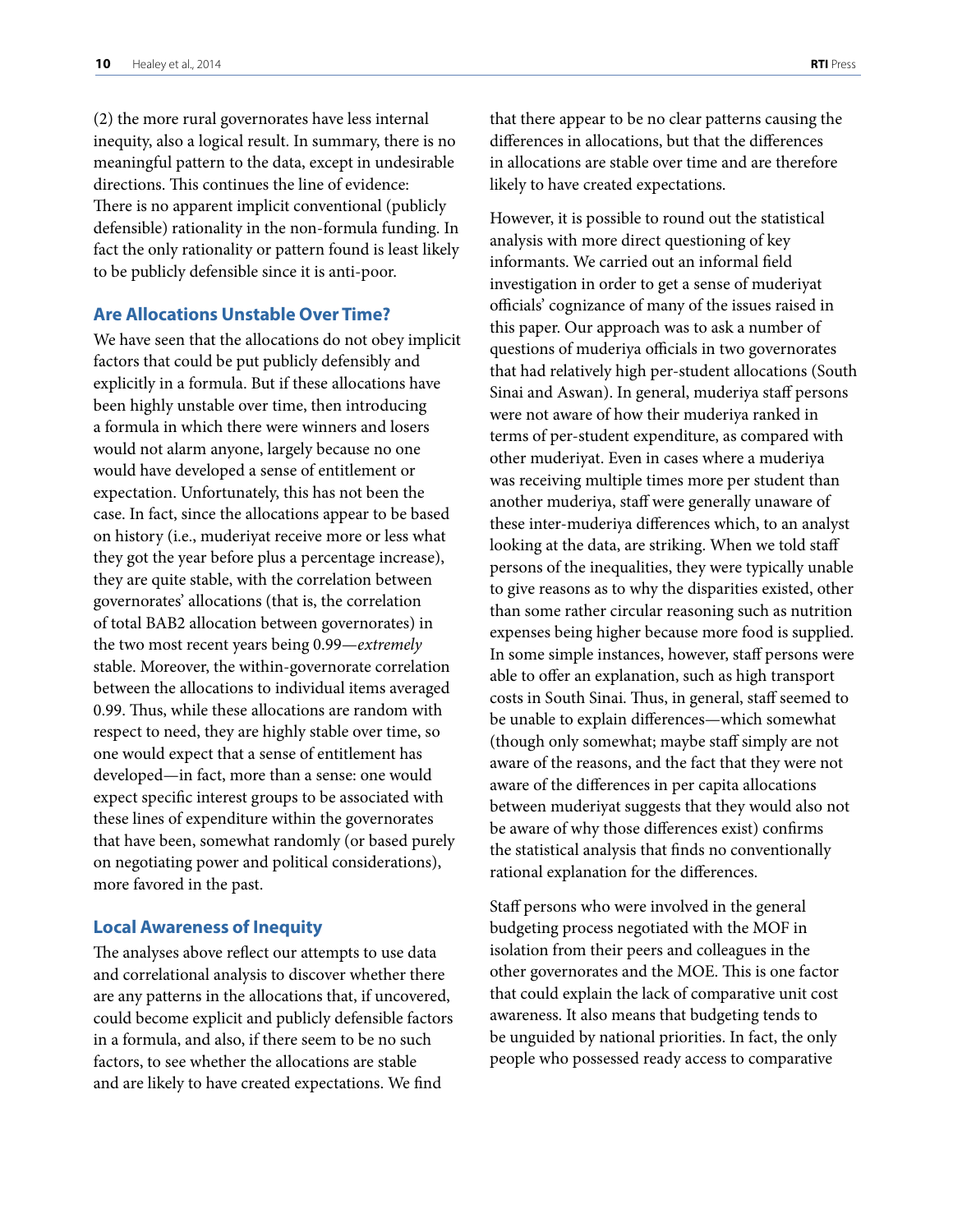<span id="page-12-0"></span>data were those in the national MOF, but these data do not seem to have had much currency, even there.

However, though unaware of how their own muderiya stood in relation to others in terms of per-student allocations, staff persons were quite aware of their yearly total budgeting and the budget for various line items. Their records were meticulous. Accordingly, introducing an equity-based funding formula that produces losers could be quite problematic, unless done in a no-harm manner. It is interesting to note that, as we discovered, in some cases line items were higher than what the muderiyat negotiated for, and in other cases lower, and in neither case could the staff adequately explain why this occurred. It suggests a very ad hoc budgetary process and suggests that current allocations are a stable and long-term accretion of ad hoc decisions, which the statistical analysis already suggested (with the exception of the allocation to "remote" muderiyat, though, again, the disaggregation of these allocations could not typically show why those muderiyat had higher allocations).

### **Winners and Losers**

Given the apparent randomness shown in the analyses above (that is, given that the allocations do not respond to implicit factors that could be made explicit and publicly defensible), a logical policy recommendation is to suggest a formula that can make the funding more transparent and publicly defensible and that can base the funding on some measurable sense of equity and/or need, and then see what happens to the current allocations.

Table 7 shows the results of doing this. The column labeled *EGP per student with funding formula* shows what each muderiya would receive per student using such a formula. The last column shows the percentage difference between what each muderiya would get via this funding formula relative to what they actually received per student. Aswan, Mattrouh, New Valley, North Sinai, Red Sea, and South Sinai stand to be very big losers, losing up to 93 percent of what they were getting per student if a funding formula were to be introduced, illustrating the serious practical and political nature of the problem.

#### **Table 7. Simulation of the impact of introducing a funding formula**

| overnorate         |           | ن<br>و      |     |    |         |
|--------------------|-----------|-------------|-----|----|---------|
| 6th<br>October     | 523,188   | 12,984,000  | 25  | 77 | 2.06    |
| Alexandria         | 720,456   | 38,145,000  | 53  | 68 | 0.28    |
| Assiut             | 782,210   | 55,282,000  | 71  | 83 | 0.17    |
| Aswan              | 247,635   | 100,478,000 | 406 | 70 | -0.83   |
| Bani Suef          | 566,962   | 38,622,000  | 68  | 79 | 0.16    |
| Beheira            | 1,006,660 | 38,276,000  | 38  | 74 | 0.96    |
| Cairo              | 980,896   | 52,010,000  | 53  | 68 | 0.29    |
| Dakahlia           | 1,011,325 | 37,975,000  | 38  | 72 | 0.89    |
| Damietta           | 247,477   | 20,578,000  | 83  | 68 | $-0.18$ |
| Fayoum             | 559,451   | 32,050,000  | 57  | 86 | 0.51    |
| Gharbia            | 758,869   | 22,981,000  | 30  | 70 | 1.33    |
| Giza               | 485,647   | 23,323,000  | 48  | 77 | 0.59    |
| Helwan             | 350,576   | 10,416,000  | 30  | 68 | 1.27    |
| Ismailia           | 206,759   | 13,339,000  | 65  | 69 | 0.07    |
| Kafr el-<br>Sheikh | 527,748   | 17,419,000  | 33  | 78 | 1.37    |
| Luxor              | 96,208    | 23,958,000  | 249 | 75 | $-0.70$ |
| Mattrouh           | 78,867    | 24,095,000  | 306 | 76 | -0.75   |
| Menofia            | 693,825   | 34,347,000  | 50  | 73 | 0.46    |
| Minia              | 973,518   | 44,754,000  | 46  | 82 | 0.79    |
| New<br>Valley      | 45,289    | 43,745,000  | 966 | 65 | -0.93   |
| North<br>Sinai     | 81,011    | 23,423,000  | 289 | 72 | $-0.75$ |
| Port Said          | 104,927   | 10,078,000  | 96  | 64 | $-0.33$ |
| Qalubia            | 880,748   | 31,700,0009 | 36  | 72 | 1.00    |
| Qena               | 683,370   | 150,380,000 | 220 | 78 | $-0.65$ |
| Red Sea            | 50,579    | 30,162,000  | 596 | 60 | -0.90   |
| Shargia            | 1,117,204 | 59,837,000  | 54  | 74 | 0.37    |
| South<br>Sinai     | 16,152    | 6,922,000   | 429 | 61 | -0.86   |
| Suez               | 118,438   | 6,524,000   | 55  | 65 | 0.17    |
| Suhag              | 824,249   | 98,660,000  | 120 | 82 | $-0.32$ |

Note: The funding formula is enrollment- and Human Development Index– based, with weights of 0.50 being given to both enrollment and poverty shares, as was done in the pilot in Fayoum, Ismailia, and Luxor. See Healey and Crouch (2009) for a description. Bold indicates governorates that lose the greatest percentage of funds.

Source: Analysis carried out by the authors using data from budgetary records of the Government of Egypt.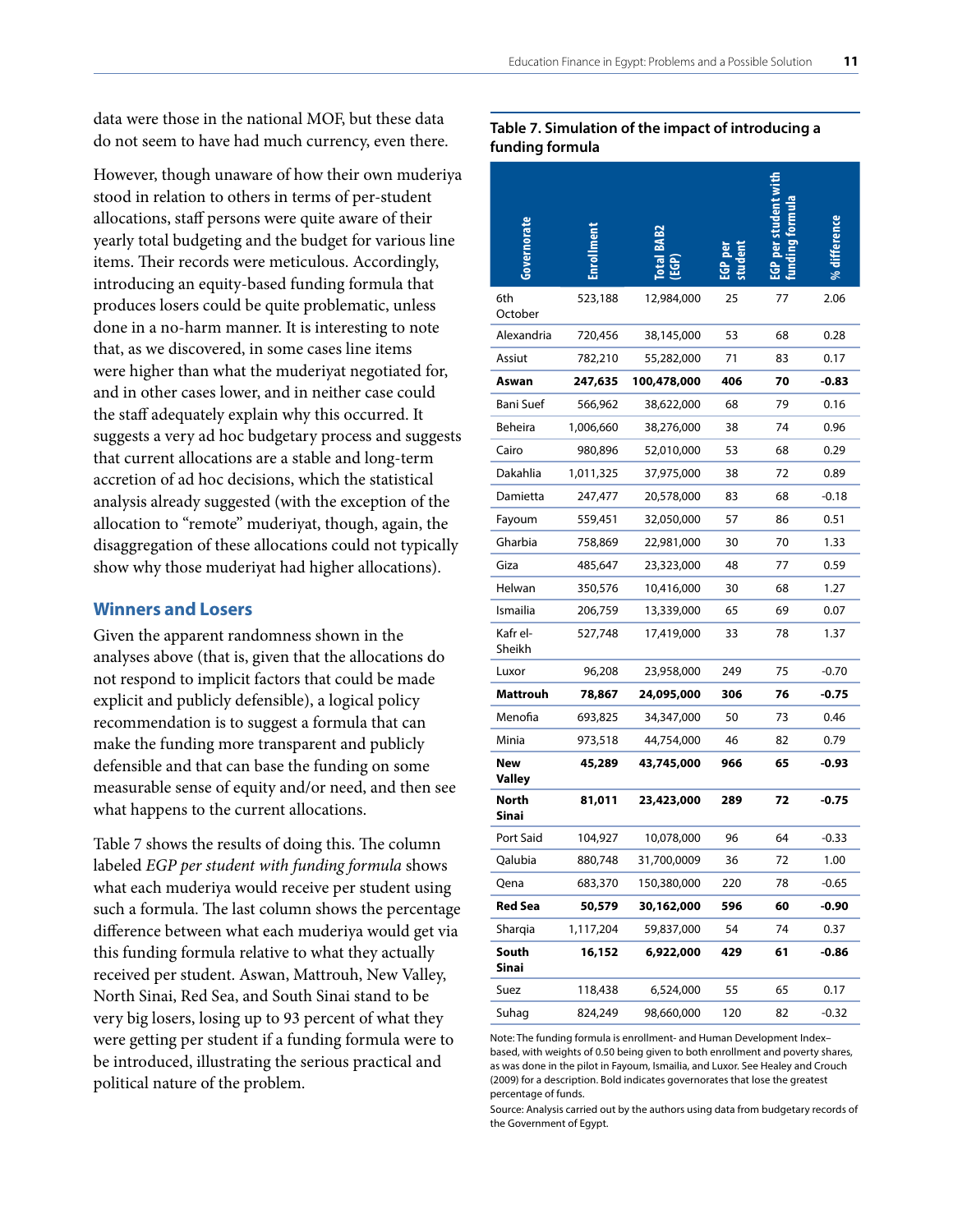Moreover, the situation does not really improve when the remoteness allowances and nutrition resources are taken out of the funding formula, as shown in

Table 8. While the absence of these line items softens the extent to which the big losers lose, they still lose quite a bit—upwards of 80 percent.

#### **Table 8. Impact of applying a funding formula to the BAB2 allocations minus the remoteness allowances and nutrition funding**

| Governorate       | EGP per student<br>allowances<br>without | EGP per student<br>with funding<br>formula | Percent change | without nutrition<br>without remote<br>EGP per student<br>allowances and | EGP per student<br>with funding<br>formula | Percent change |
|-------------------|------------------------------------------|--------------------------------------------|----------------|--------------------------------------------------------------------------|--------------------------------------------|----------------|
| 6th of October    | 24                                       | 50                                         | 1.08           | 13                                                                       | 22                                         | 0.69           |
| Alexandria        | 42                                       | 45                                         | 0.07           | 30                                                                       | 19                                         | $-0.37$        |
| Assiut            | 40                                       | 54                                         | 0.35           | 17                                                                       | 25                                         | 0.47           |
| Aswan             | 140                                      | 46                                         | $-0.67$        | 42                                                                       | 22                                         | $-0.48$        |
| Bani Suef         | 68                                       | 52                                         | $-0.24$        | 23                                                                       | 26                                         | 0.13           |
| Beheira           | 38                                       | 49                                         | 0.29           | 21                                                                       | 24                                         | 0.14           |
| Cairo             | 53                                       | 45                                         | $-0.15$        | 36                                                                       | 17                                         | $-0.53$        |
| Dakahlia          | 38                                       | 47                                         | 0.24           | 26                                                                       | 24                                         | $-0.08$        |
| Damietta          | 83                                       | 44                                         | $-0.47$        | 31                                                                       | 23                                         | $-0.26$        |
| Fayoum            | 57                                       | 56                                         | $-0.02$        | 19                                                                       | 26                                         | 0.37           |
| Gharbia           | 30                                       | 46                                         | 0.53           | 21                                                                       | 23                                         | 0.10           |
| Giza              | 48                                       | 50                                         | 0.04           | 29                                                                       | 18                                         | $-0.38$        |
| Helwan            | 30                                       | 45                                         | 0.50           | 21                                                                       | 20                                         | $-0.05$        |
| Ismailia          | 63                                       | 45                                         | $-0.29$        | 34                                                                       | 23                                         | $-0.32$        |
| Kafr el-Sheikh    | 33                                       | 51                                         | 0.55           | 23                                                                       | 25                                         | 0.09           |
| Luxor             | 56                                       | 49                                         | $-0.13$        | 30                                                                       | 24                                         | $-0.20$        |
| Mattrouh          | 202                                      | 50                                         | $-0.75$        | 42                                                                       | 25                                         | $-0.40$        |
| Menofia           | 49                                       | 48                                         | $-0.02$        | 25                                                                       | 24                                         | $-0.04$        |
| Minia             | 46                                       | 54                                         | 0.17           | 18                                                                       | 25                                         | 0.39           |
| <b>New Valley</b> | 226                                      | 42                                         | $-0.81$        | 70                                                                       | 23                                         | $-0.67$        |
| North Sinai       | 190                                      | 47                                         | $-0.75$        | 71                                                                       | 24                                         | $-0.66$        |
| Port Said         | 96                                       | 42                                         | $-0.56$        | 40                                                                       | 21                                         | $-0.48$        |
| Qalubia           | 36                                       | 47                                         | 0.31           | 19                                                                       | 23                                         | 0.21           |
| Qena              | 39                                       | 51                                         | 0.31           | $20\,$                                                                   | 25                                         | 0.25           |
| Red Sea           | 187                                      | 40                                         | $-0.79$        | 53                                                                       | 21                                         | $-0.60$        |
| Sharqia           | 54                                       | 49                                         | $-0.09$        | $36\,$                                                                   | 24                                         | $-0.33$        |
| South Sinai       | 243                                      | 40                                         | $-0.84$        | 111                                                                      | 22                                         | $-0.80$        |
| Suez              | 55                                       | 42                                         | $-0.24$        | $36\,$                                                                   | 21                                         | $-0.42$        |
| Suhag             | 42                                       | 54                                         | 0.29           | $16\,$                                                                   | 25                                         | 0.56           |

Note: In column 4, bold indicates the lower and upper ends of the range of EGP per student without allowances and without nutrition funding. Source: Created by the authors from budgetary records of the Government of Egypt.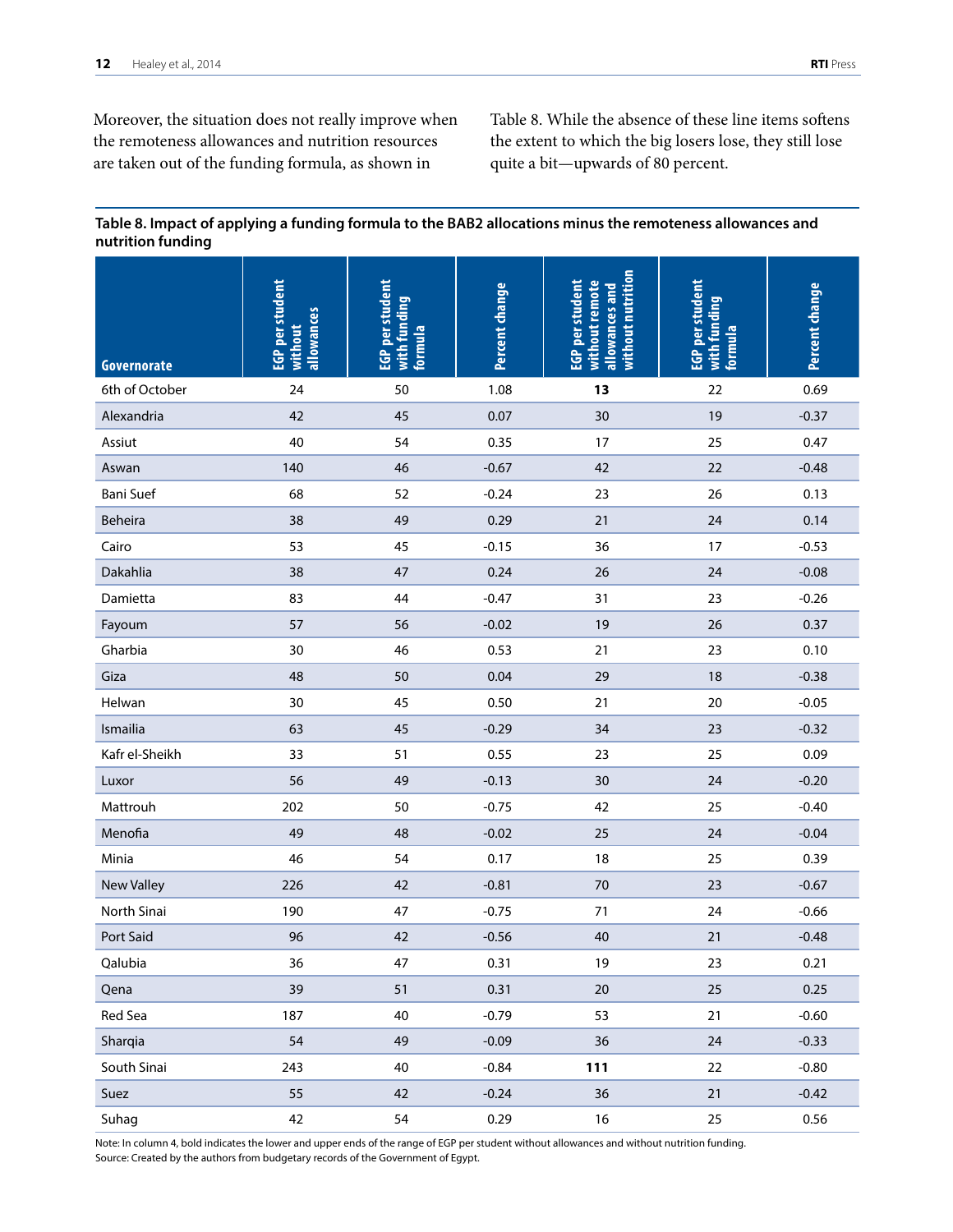<span id="page-14-0"></span>There seems to be a serious dilemma, then: traditional allocations are ad hoc and are not based on clear criteria that could be made explicit and be publicly defensible. But (not coincidentally) introducing a formula that is based on clear and transparent criteria that are likely to withstand public discourse would create big losers, who are likely to be opposed to the changes even if they can be shown to be in the national interest or can be shown to improve equity and efficiency.

## Potential Solution

We have argued that the inequity problem highlighted in Table 3 is fairly serious and have just argued that, furthermore, allocating funds according to a more rational, population- and poverty-driven basis would create losers and might thus generate opposition.

However, we can argue, from a slightly different perspective, that the problem is not really that serious after all. Why? First, the majority of governorates with very high per-student funding are relatively small in absolute terms. Even if one counts all the governorates that would lose, it amounts to only 35 percent of total national student enrollment. If one counts only those governorates that would lose more than 25 percent of their funding, it is only 11 percent of enrollment. This means that even if their funding were admitted to be somewhat ad hoc, and they were held harmless (i.e., they would be guaranteed to receive allocations on a per-student basis that were not less than the per-student allocation they had received the year before), holding them harmless would not affect the implementation of the proposed solution much. Furthermore, not all of the losers would lose by a lot. In this sense, crafting a solution may not be as difficult as it seemed at first.

#### **A "Hold Harmless" Approach**

Table 9 shows the results of using an enrollment- and poverty-based funding formula to distribute BAB2 resources while holding harmless those governorates that would lose on a total-allocation basis. The data in Table 9 (following page) reflect a 1 percent annual increase in enrollment and a 15 percent increase in the budget (due to both GDP growth and inflation).9 The amount of BAB2 that has been distributed by this funding formula excludes the remote allowances but includes the nutrition line item and the additional EGP 210M that has been allocated to the muderiyat for maintenance referenced in Table 1.

The table shows only the amount of money that we refer to as *misallocated*: those excess resources needed to hold harmless the governorates that would lose money if they were to receive what the funding formula would allocate to them. If these governorates were held harmless, they would receive in absolute terms what they received in 2010 until such time that the amount of money that they received from the funding formula was greater (in nominal terms) than what they received in 2010. At that point, they would factor into the funding formula distribution scheme along with all the rest of the non-loser governorates.

In Table 9, the total amount of misallocated money amounts to 11.67 percent in 2010. Within two years this number drops to 5 percent of the total money being allocated, and in another four years it drops to a mere 1 percent. So, while the inequity problem that needs to be solved is indeed egregious, it appears that it can be fairly easily solved if one takes time into account and uses both growth and inflation to soften the impact on the erstwhile-privileged muderiyat.

The paper was written at a time when both growth and inflation were fairly high. After the current political turmoil, growth has slowed down, but inflation appears to have risen. It may still be possible to carry out the nominal hold-harmless approach suggested here, due to the higher inflation. A low-inflation, low-growth scenario, though, should it materialize, would make the approach difficult to implement as quickly as suggested here, and may take twice as long.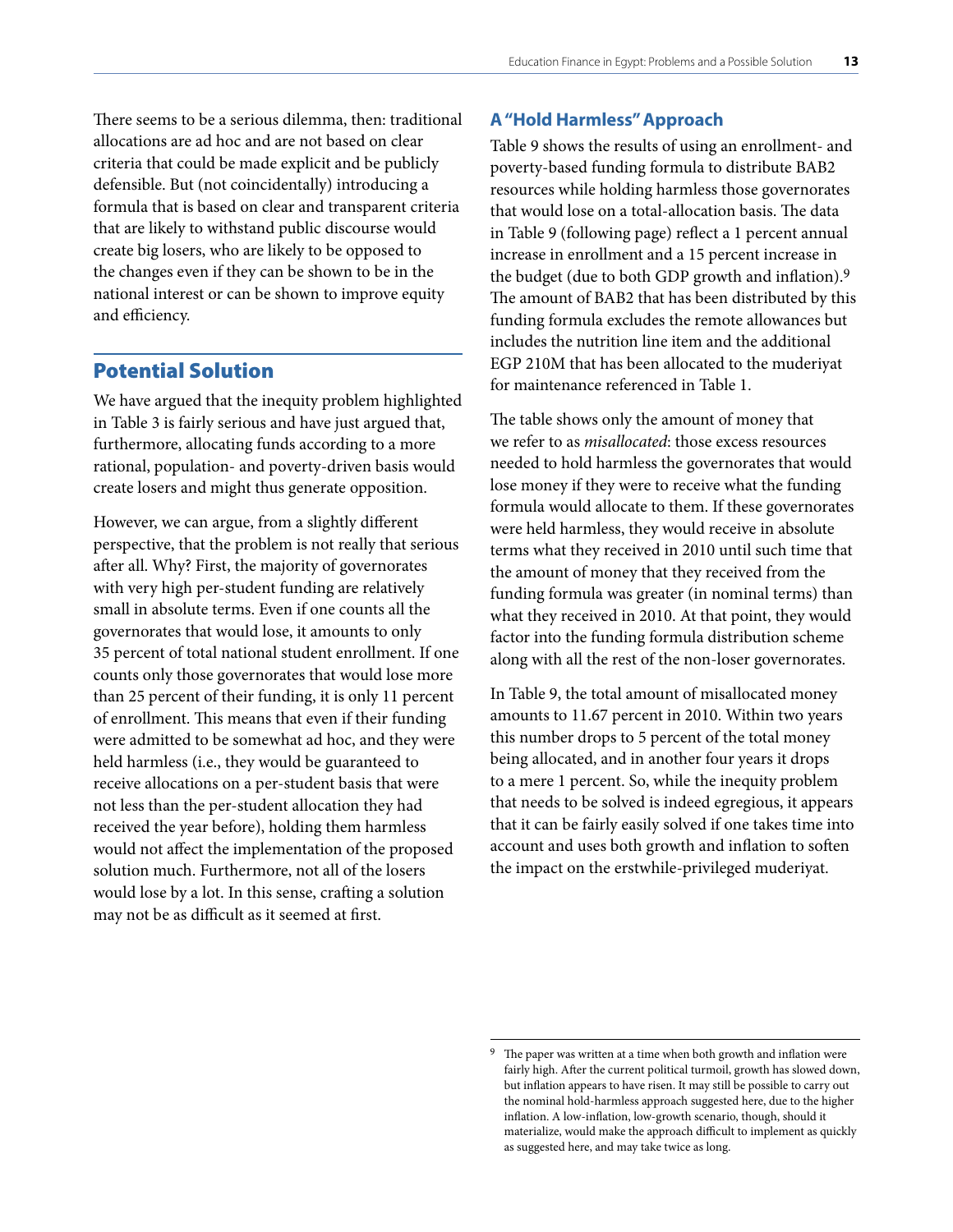#### **Table 9. Misallocated BAB2 funding (in EGP) when all funding losers are held harmless with the introduction of an enrollment- and poverty-based funding formula**

| Governorate       | 2010         | 2011         | 2012         | 2013         | 2014         | 2015             | 2016         | 2017         | 2018         | 2019         | 2020         | 2021        |
|-------------------|--------------|--------------|--------------|--------------|--------------|------------------|--------------|--------------|--------------|--------------|--------------|-------------|
| 6th of October    | $\pmb{0}$    | $\pmb{0}$    | 0            | 0            | $\pmb{0}$    | $\pmb{0}$        | $\pmb{0}$    | 0            | $\pmb{0}$    | 0            | $\pmb{0}$    | 0           |
| Alexandria        | $\mathbf{0}$ | $\mathbf{0}$ | $\mathbf{0}$ | $\mathbf{0}$ | $\mathbf{0}$ | $\pmb{0}$        | $\pmb{0}$    | $\mathbf 0$  | $\mathbf{0}$ | $\mathbf 0$  | $\pmb{0}$    | $\pmb{0}$   |
| Assiut            | $\mathbf 0$  | $\mathbf{0}$ | 0            | $\mathbf 0$  | $\mathbf 0$  | $\mathbf 0$      | 0            | $\mathbf 0$  | 0            | 0            | 0            | 0           |
| Aswan             | 22,979,687   | 20,701,081   | 18,080,683   | 15,067,226   | 11,601,751   | 7,616,454        | 3,033,363    | $\mathbf 0$  | $\mathbf{0}$ | $\mathbf{0}$ | $\pmb{0}$    | $\mathbf 0$ |
| <b>Bani Suef</b>  | 10,069,118   | 4,543,933    | 0            | 0            | $\pmb{0}$    | $\boldsymbol{0}$ | 0            | 0            | 0            | 0            | 0            | 0           |
| Beheira           | $\mathbf{0}$ | $\mathbf{0}$ | $\mathbf{0}$ | $\mathbf{0}$ | $\mathbf{0}$ | $\pmb{0}$        | $\pmb{0}$    | $\mathbf 0$  | $\mathbf{0}$ | $\mathbf 0$  | $\pmb{0}$    | $\pmb{0}$   |
| Cairo             | 5,952,028    | 0            | 0            | 0            | 0            | 0                | 0            | 0            | $\mathbf 0$  | 0            | 0            | 0           |
| Dakahlia          | $\pmb{0}$    | $\mathbf{0}$ | $\mathbf{0}$ | $\pmb{0}$    | $\pmb{0}$    | $\pmb{0}$        | $\pmb{0}$    | $\mathbf 0$  | $\mathbf 0$  | $\mathbf 0$  | $\pmb{0}$    | $\pmb{0}$   |
| Damietta          | 8,999,865    | 6,759,414    | 4,182,895    | 1,219,898    | $\mathbf 0$  | 0                | $\mathbf 0$  | $\mathbf 0$  | 0            | $\mathbf 0$  | 0            | 0           |
| Fayoum            | 2,541,463    | $\mathbf{0}$ | $\mathbf{0}$ | $\mathbf{0}$ | $\mathbf{0}$ | $\pmb{0}$        | $\pmb{0}$    | $\mathbf 0$  | $\mathbf{0}$ | $\mathbf{0}$ | $\pmb{0}$    | $\pmb{0}$   |
| Gharbia           | 0            | $\mathbf 0$  | 0            | 0            | 0            | 0                | 0            | $\mathbf 0$  | 0            | 0            | 0            | 0           |
| Giza              | $\mathbf 0$  | $\mathbf{0}$ | $\mathbf 0$  | $\pmb{0}$    | $\pmb{0}$    | $\mathbf 0$      | $\pmb{0}$    | $\mathbf 0$  | $\pmb{0}$    | $\mathbf 0$  | $\pmb{0}$    | $\mathbf 0$ |
| Helwan            | $\mathbf 0$  | $\mathbf{0}$ | 0            | $\mathbf 0$  | $\mathbf 0$  | 0                | 0            | $\mathbf 0$  | 0            | 0            | 0            | 0           |
| Ismailia          | 3,335,205    | 1,442,939    | $\mathbf{0}$ | $\mathbf{0}$ | $\mathbf{0}$ | $\pmb{0}$        | $\pmb{0}$    | $\mathbf 0$  | $\mathbf{0}$ | $\mathbf{0}$ | $\pmb{0}$    | $\mathbf 0$ |
| Kafr el-Sheikh    | $\mathbf 0$  | 0            | $\mathbf 0$  | $\mathbf 0$  | $\pmb{0}$    | $\pmb{0}$        | $\mathbf 0$  | $\mathbf 0$  | $\pmb{0}$    | 0            | 0            | 0           |
| Luxor             | 661,739      | $\mathbf{0}$ | $\mathbf{0}$ | $\mathbf{0}$ | $\mathbf{0}$ | $\mathbf{0}$     | $\mathbf{0}$ | $\mathbf 0$  | $\mathbf{0}$ | $\mathbf{0}$ | $\mathbf{0}$ | $\mathbf 0$ |
| Mattrouh          | 11,983,607   | 11,226,725   | 10,356,310   | 9,355,333    | 8,204,210    | 6,880,418        | 5,358,058    | 3,607,343    | 1,594,021    | 0            | 0            | 0           |
| Menofia           | 699,961      | $\mathbf{0}$ | $\bf{0}$     | $\bf{0}$     | $\pmb{0}$    | $\pmb{0}$        | $\bf{0}$     | $\mathbf 0$  | $\bf{0}$     | $\mathbf{0}$ | $\pmb{0}$    | $\pmb{0}$   |
| Minia             | 0            | $\mathbf 0$  | 0            | $\mathbf{0}$ | $\mathbf{0}$ | $\mathbf 0$      | $\mathbf{0}$ | $\mathbf{0}$ | $\mathbf{0}$ | $\mathbf{0}$ | $\mathbf 0$  | 0           |
| <b>New Valley</b> | 8,172,447    | 7,771,393    | 7,310,182    | 6,779,788    | 6,169,836    | 5,468,390        | 4,661,728    | 3,734,066    | 2,667,256    | 1,440,423    | 29,566       | $\mathbf 0$ |
| North Sinai       | 11,522,550   | 10,767,785   | 9,899,806    | 8,901,629    | 7,753,726    | 6,433,638        | 4,915,537    | 3,169,720    | 1,162,031    | 0            | 0            | 0           |
| Port Said         | 5,294,113    | 4,368,397    | 3,303,824    | 2,079,564    | 671,666      | $\mathbf 0$      | $\bf{0}$     | $\mathbf{0}$ | $\mathbf 0$  | $\mathbf{0}$ | $\pmb{0}$    | $\mathbf 0$ |
| Qalubia           | $\bf{0}$     | $\pmb{0}$    | 0            | 0            | 0            | 0                | 0            | 0            | 0            | 0            | 0            | 0           |
| Qena              | $\mathbf 0$  | $\mathbf 0$  | $\mathbf{0}$ | $\mathbf{0}$ | $\mathbf{0}$ | $\mathbf 0$      | $\mathbf{0}$ | $\mathbf 0$  | $\mathbf{0}$ | $\mathbf{0}$ | $\mathbf{0}$ | $\mathbf 0$ |
| <b>Red Sea</b>    | 7,216,274    | 6,781,710    | 6,281,962    | 5,707,251    | 5,046,334    | 4,286,279        | 3,412,216    | 2,407,044    | 1,251,095    | 0            | 0            | 0           |
| Sharqia           | 5,285,710    | $\mathbf{0}$ | $\mathbf 0$  | $\pmb{0}$    | $\pmb{0}$    | $\mathbf 0$      | $\bf{0}$     | $\mathbf{0}$ | $\mathbf{0}$ | $\mathbf 0$  | $\pmb{0}$    | $\pmb{0}$   |
| South Sinai       | 3,203,470    | 3,064,429    | 2,904,533    | 2,720,651    | 2,509,188    | 2,266,005        | 1,986,345    | 1,664,735    | 1,294,884    | 869,556      | 380,428      | 0           |
| Suez              | 1,103,941    | 55,122       | $\mathbf{0}$ | $\mathbf 0$  | $\pmb{0}$    | $\pmb{0}$        | $\mathbf 0$  | $\mathbf{0}$ | $\pmb{0}$    | 0            | $\pmb{0}$    | 0           |
| Suhag             | $\mathbf 0$  | $\mathbf{0}$ | 0            | $\mathbf 0$  | $\mathbf 0$  | 0                | 0            | 0            | 0            | 0            | 0            | 0           |
| <b>Total</b>      | 109,021,179  | 77,482,929   | 62,320,194   | 51,831,343   | 41,956,711   | 32,951,185       | 23,367,246   | 14,582,908   | 7,969,287    | 2,309,979    | 409,994      | $\mathbf 0$ |
| % Budget          | 11.67%       | 7.21%        | 5.05%        | 3.65%        | 2.57%        | 1.75%            | 1.08%        | 0.59%        | 0.28%        | 0.07%        | 0.01%        | 0.00%       |

Source: Simulation carried out by the authors.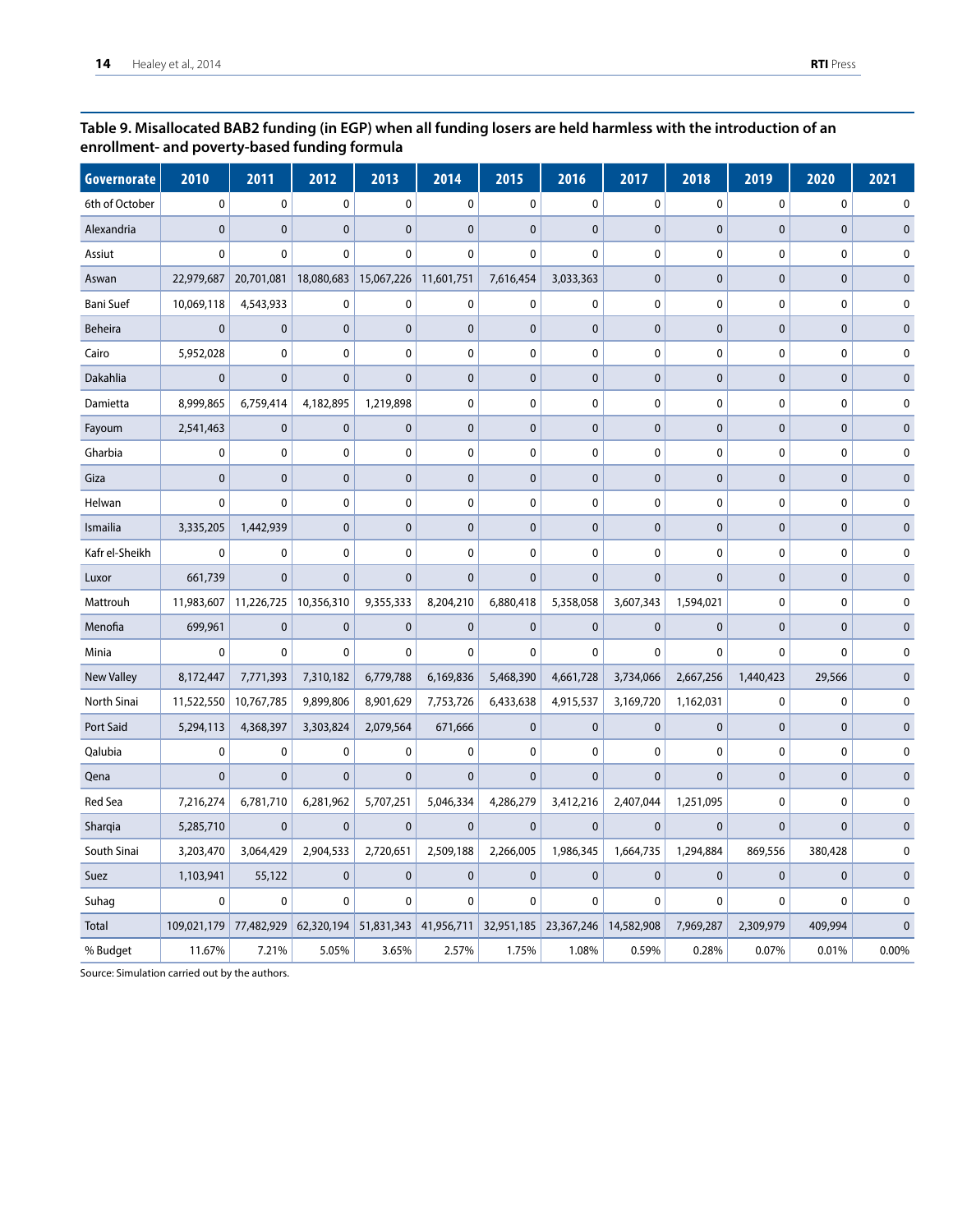## <span id="page-16-0"></span>Conclusions and Policy Implications

In the period leading up to the Arab Spring, Egypt had already embarked on decentralization of certain expenditures using an equity-based, pro-poor, highly transparent funding formula. This experiment showed that it is indeed possible (technically and politically) to allocate funds in this manner, and stakeholder reaction to the new way of transferring funds was overwhelmingly positive. Other important education expenditures (such as personnel costs and a large portion of non-personnel recurrent costs) had already for many years been transferred to the muderiyat, but using no clear formula or allocation criteria. This paper shows that non-personnel recurrent allocations were extremely unequal, with per-student allocations in some muderiyat being hundreds of times greater than per-student allocations in other muderiyat. When such funds are allocated in such an inequitable manner, and there is no clear reason for doing so, those jurisdictions that receive more money per student are greatly advantaged over those that receive less money per student.

This inequitable distribution of funds is the product of a constellation of factors. The formal government budgeting process is driven largely by a bottom-up accumulation of wish lists. Lower-level jurisdictions are asked by their higher-level counterparts for an estimate of the resources they need in the upcoming year. Since need always outstrips available resources, these wish lists result in exaggerated and incoherent budgets. With these figures in hand, muderiya authorities negotiate with the MOF for the resources they allegedly need. Those who can negotiate better have an obvious advantage over those who cannot. Once the budget is passed by parliament, some approximation of what was requested and negotiated finds its way down to lower-level jurisdictions. Clearly, equity-based formula funding does not factor into the budget-finance cycle at all.

Per-student funding need not be *equal*. Vertical equity arguments maintain that on a per-student basis, poor jurisdictions should get more than less poor jurisdictions. And if in rural jurisdictions it costs more to do and/or buy certain things, then that would lead to a higher per-student allocation than in

jurisdictions where these things are not so expensive. The analyses performed in this paper show that while some of the inequitable allocation can be explained (e.g., allowances for personnel working in remote regions of the country), much cannot. As a result, the children in those jurisdictions where the per-student allocations are low simply aren't as educationally well-served as those students in jurisdictions where the per-student allocations are inexplicably high. In a modernizing Egypt (the hopeful outcome of the Arab Spring) these per-student allocations would need to become a lot more equitable and to the extent they are not the same, viable reasons must account for it.

Short of overhauling the entire budgeting and financing process in Egypt, a topic for another paper, a logical solution to this problem would be to allocate funds according to the successful experimental equity-based formula described in the paper. However, a simulated allocation of these traditional allocations according to the new, experimental formula, showed that many muderiyat would be losers (by logic, about half would get less money than they had been getting per student) in the reallocation, which could lead to a negative political reaction against the use of transparent equity-based formulas for allocating funds. Further simulations show that if one assumes a reasonable amount of economic growth and some inflation, these losing muderiyat would receive allocations per student that were at least the same as the per-student allocation they had received the year before (i.e., be held harmless), thus making it politically palpable and thus possible to introduce equity-based formula funding over several years.

Given the profoundly political-economic nature of such changes, however, even when the losses are "nominal" and could be absorbed over a few years, a very deliberative approach will be required. A considerable amount of policy dialogue, experimentation, mobilization of the opinion of those with a favorable impression from the formula-based experiment, would all be required. Once the current tensions are hopefully over, Egypt has options in moving towards a fairer and more efficient way to allocate its education funds.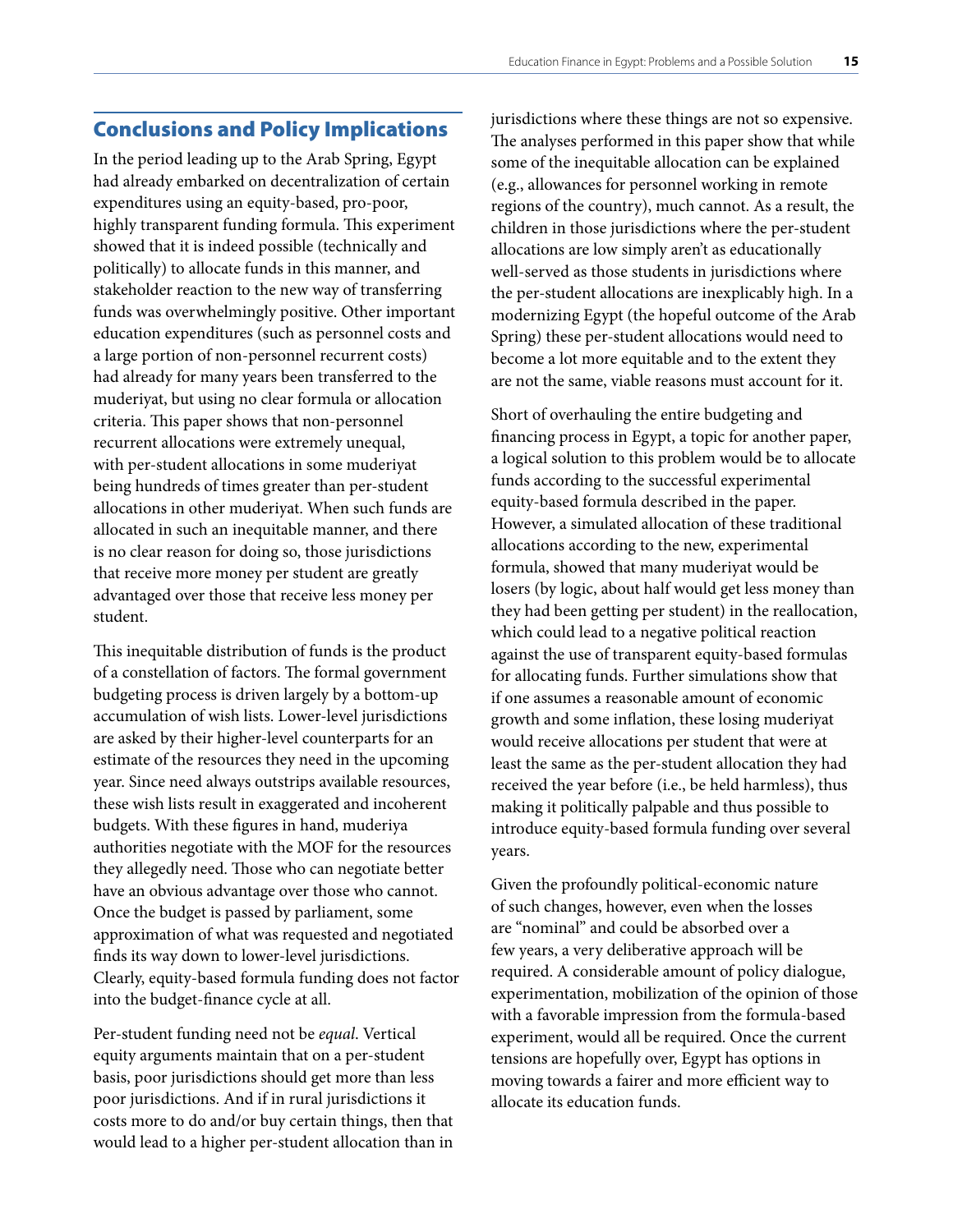## <span id="page-17-0"></span>Bibliography

- Ahmad, E., & Brosio, G. (Eds). (2009). *Does decentralization enhance service delivery and poverty reduction?* Northampton, MA: Edward Elgar Publishing Inc.
- Ahmad, E., Brosio, G., & Tanzi, V. (2005). *Local service provision in selected OECD countries: Do decentralized operations work better?* (IMF Working Paper No. WP/08/67). Washington, DC: International Monetary Fund.
- Ahmad, J., Devarajan, S., Khemani, S., & Shah S. (2005). *Decentralization and service delivery* (Policy research working paper 2603). Washington, DC: World Bank.
- Annenberg Institute for School Reform. (2010). *Voices in urban education: Student-based budgeting, 29* (Fall). Providence, RI: Brown University. Retrieved March 29, 2013, from [http://annenberginstitute.org/sites/default/files/](http://annenberginstitute.org/sites/default/files/product/198/files/VUE29.pdf) product/198/files/VUE29.pdf
- Archer, J. (2004). 'Weighted' funding of schools gains favor. *Education Week*, 24(10), 1, 20-21.
- Augenblick, J. G., Meyers, J. L., & Anderson, A. B. (1997). Equity and adequacy in school funding. *Financing Schools, 7*(3), 63–78.
- Baker, B. D. (2009). Within-district resource allocation and the marginal costs of providing equal educational opportunity: Evidence from Texas and Ohio. *Education Policy Analysis Archives, 17*(3), 1–27. Retrieved March 29, 2013, from http://epaa.asu.edu/ojs/article/view/5/5
- Baker, B. D., Sciarra, D. G., & Farrie, D. (2010). *Is school funding fair? A national report card.* Newark, NJ: Education Law Center.
- Basher, S. A. (2003). Fiscal decentralization in developing countries: A review of current concepts and practice (review). *The Journal of Developing Areas, 37*(1), 178–179.
- Berne, R., & Steifel, L. (1994). Measuring equity at the school level: The finance perspective. Education *Evaluation and Policy Analysis, 16*(4), 405–421.
- Bossert, T. J., Larranaga, O., Giedion, U., Arbelaez, J. J., & Bowser, D. M. (2003). Decentralization and equity of resource allocation: Evidence from Colombia and Chile. *Bulletin of the World Health Organization, 81*(2), 95–100.
- Busemeyer, M. (2012, April). *Two decades of decentralization in education governance: Lessons learned and future outlook for local stakeholders.* Presentation at the OECD conference on Effective Governance on the Local Level. Warsaw, Poland. [Retrieved from http://www.oecd.org/edu/](http://www.oecd.org/edu/ceri/50293543.pdf) ceri/50293543.pdf
- De Grauwe, A., Lugaz, C., Baldé, D., Diakhaté, C., Dougnon, D. Moustapha, M., & Odushina, D. (2005). Does decentralization lead to school improvement? Findings and lessons from research in West-Africa. *Journal of Education for International Development, 1*(1). Retrieved from http://www.equip123.net/JEID/articles/1/1-1.pdf
- Education Resource Strategies. (2010). Fair student funding summit: Conference proceedings and recommendations for action. Watertown, MA: Education Resource Strategies.
- Faguet, J. P . (2004). Does decentralization increase government responsiveness to local needs? Evidence from Bolivia. *Journal of Public Economics 88,* 867–893.
- Hadderman, M. (1999). Equity and adequacy in educational finance (Report number EDO-EA-99-5). *ERIC Digest, 129*. Eugene, OR: ERIC Clearinghouse on Educational Management, University of Oregon.
- Hannaway, J., & Carnoy, M. (eds). (1993). *Decentralization and school improvement: Can we fulfill the promise?* Consortium for Policy Research. San Francisco, CA: Jossey-Bass.
- Healey, F. H., & Crouch, L. (2012). *Decentralization for high-quality education: Elements and issues of design* (RTI Press publication No. OP-0008-1208). Research Triangle Park, NC: RTI Press. Retrieved [from http://www.rti.org/rtipress. doi:10.3768/](http://dx.doi.org/10.3768/rtipress.2012.op.0008.1208) rtipress.2012.op.0008.1208.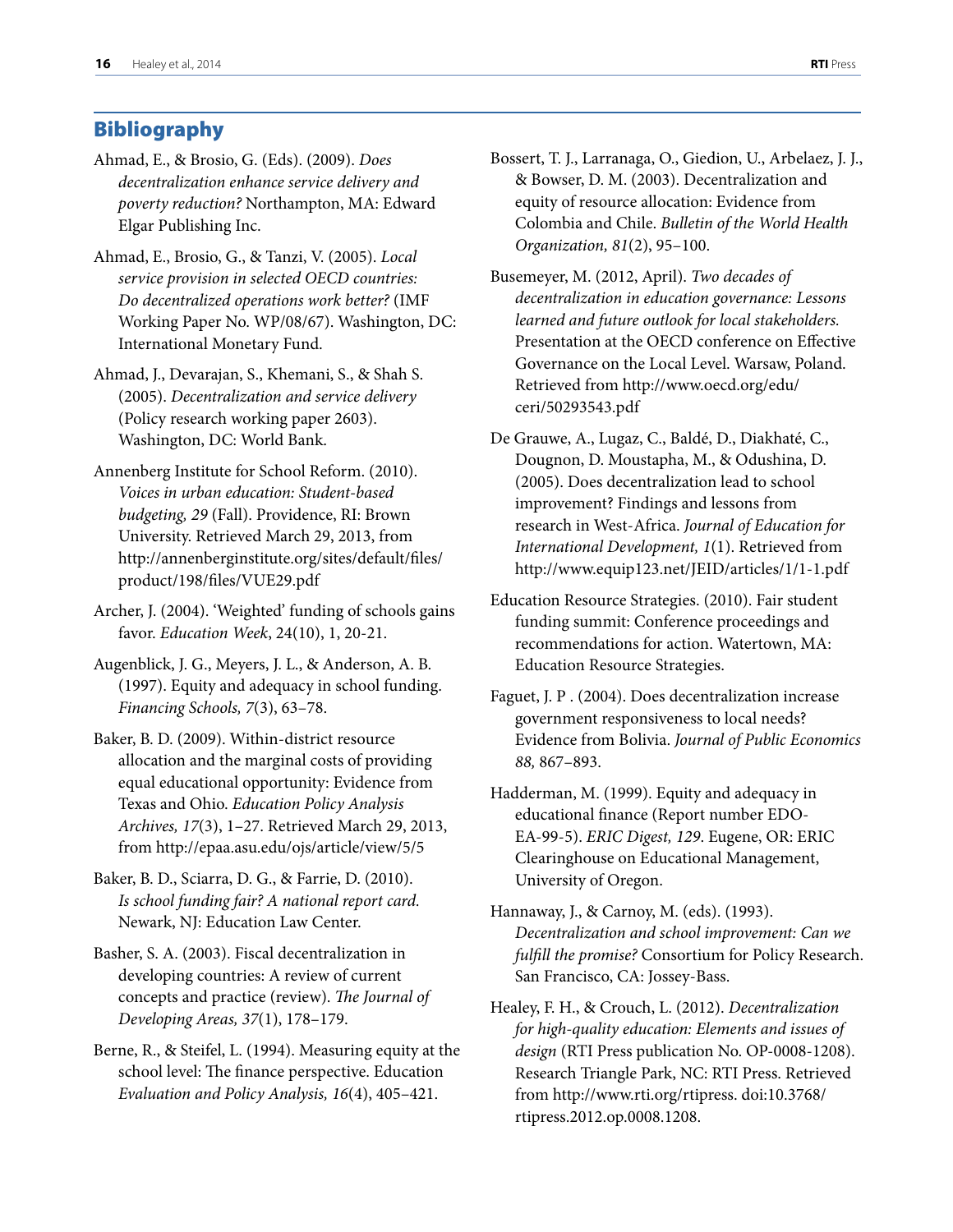- Healey, F. H., Hanna, R., & Attalla, M.H. (2012a). *Final evaluation report: Decentralized education finance in Egypt 2011/12*. Prepared for the Girls' Improved Learning Outcomes (GILO) project. Cairo, Egypt: United States Agency for International Development.
- Healey, F. H., Hanna, R., & Attalla, M. H. (2012b). *Final evaluation report: Decentralized education finance in Egypt 2010/11.* Prepared for the Girls' Improved Learning Outcomes (GILO) project. Cairo, Egypt: United States Agency for International Development.
- Healey, F. H., Crouch, L., & Hanna, R. (2010). *Final evaluation report: Decentralized education finance pilots in Egypt 2009/10.* Prepared for the Girls' Improved Learning Outcomes (GILO) project. Cairo, Egypt: United States Agency for International Development.
- Healey, F. H., Crouch, L., & Hanna, R. (2009). *Final evaluation report: Decentralized education finance pilots in Egypt 2008/09.* Prepared for the Girls' Improved Learning Outcomes (GILO) project. Cairo, Egypt: United States Agency for International Development.
- Healey, F. H., & Crouch, L. (2009). *Final report on the 2008/09 pilots: Decentralized education finance in Fayoum, Ismailia, and Luxor.* Prepared for the Girls' Improved Learning Outcomes (GILO) project. Cairo, Egypt: United States Agency for International Development.
- Hill, P., & Bonan, J. (1991). *Decentralization and accountability in public education.* Santa Monica, CA: Rand Corporation.
- Hoxby, C. (2001). All school finance equalizations are not created equal. *Quarterly Journal of Economics, 116*(4), 1189–1231.
- Kim, A. (2008). *Decentralization and the provision of public services* (World Bank Policy Research Working Paper 4503). Washington, DC: World Bank.
- Ko, W. A. (2006). The impact of new funding formula on school finance equity in Missouri. *Education, 126*(3), 559–568.
- Ladd, H., Chalk, R., & Hansen, J. (1999). *Equity and adequacy in education finance: Issues and perspectives.* Washington, DC: National Academy Press.
- Ladd, H. (2008). *Reflections on equity, adequacy, and weighted student funding* (Working Paper Series SAN08-04). Durham, NC: Sanford Institute of Public Policy, Duke University.
- Ladd, H., & Fiske, E. (2009). *The Dutch experience with weighted student funding: Some lessons for the US* (Working Paper Series SAN09-03). Durham, NC: Sanford School of Public Policy, Duke University.
- Lefkowits, L. (2004). *School finance: From equity to adequacy* (McREL Policy Brief). Aurora, CO: Mid-Continent Research for Education and Learning.
- Lewin, K., & Caillods, F. (2001). *Financing secondary education in developing countries: Strategies for sustainable growth.* Paris: International Institute for Educational Planning.
- Litvack, J., Ahmad, J., & Bird, R. (1998). *Rethinking decentralization in developing countries* (Sector Studies Series # 21492). Washington, DC: World Bank.
- Monk, D. (1990). *Education finance: An economic approach.* New York: McGraw Hill.
- Naidoo, J. P. (2002). *Education decentralization in Sub-Saharan Africa—Espoused theories and theories in use.* Paper presented at the 46th Annual Meeting of the Comparative and International Education Society, Orlando, Florida.
- Needs-based resource allocation via formula funding of schools. (1999, April–June). *IIEP Newsletter, XVII*(2).
- Odden, A., & Busch, C. (1998). *Financing schools for high performance. Strategies for improving the use of educational resources.* San Francisco: Jossey-Bass.
- Odden, A., & Picus, L. O. (2008). *School finance: A policy perspective.* Boston: McGraw Hill.
- Ouchi, W. G. (2003). *Making schools work: A revolutionary plan to get your children the education they need.* New York: Simon & Schuster.
- Paqueo, V., Lopez-Acevedo, G., & Parandekar, S. (2003). *On the use of transparent formulae to allocate federal education transfers* (World Bank policy research working paper 3171). Washington, DC: World Bank.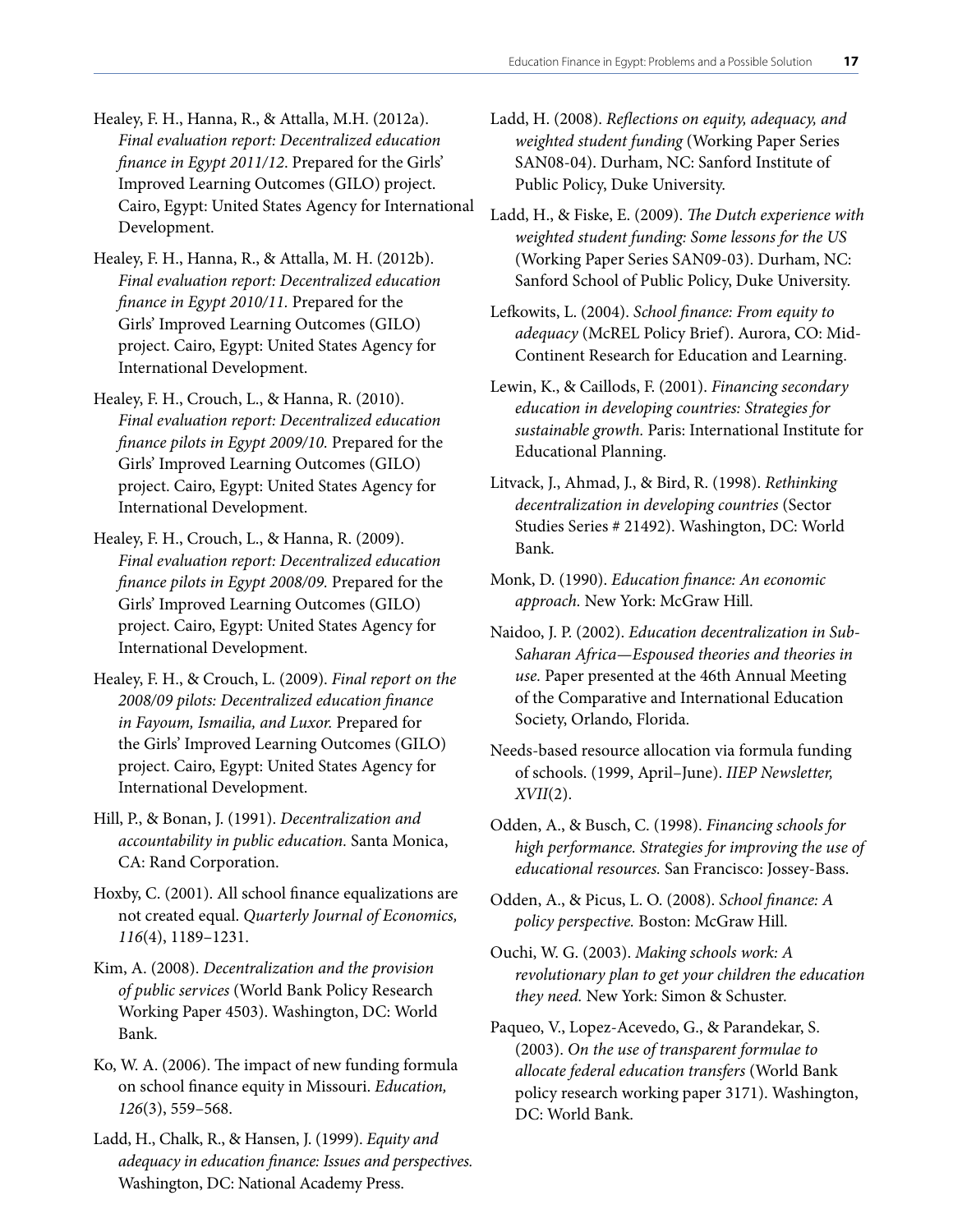- Picus, L. O., & Odden, A. R. (2011). Reinventing school finance; falling forward. *Peabody Journal of Education, 86,* 291–303.
- Psacharapoulos, G . J., Tan, P., & Jimenez, E. (1986). *Financing education in developing countries: An exploration of policy options.* Washington, DC: World Bank.
- Rechovsky, A. (1994). Fiscal equalization and school finance. *National Tax Journal, 47*(1), 185–97.
- Rondinelli, D. A., Nellis, J. R., & Cheema, G. S. (1983). *Decentralization in developing counties: A review of recent experiences* (World Bank staff working paper 581). Washington, DC: World Bank.
- Ross, K., & Levacic, R. (1999). *Needs-based resources allocation in education via formula funding of schools.* Paris: UNESCO International Institute for Education Planning.
- Roza, M., Guin, K., & Davis, T. (2008). *What is the sum of the parts? How federal, state, and district funding streams confound efforts to address different student types.* School Finance Redesign Project. Seattle, WA: Center on Reinventing Public Education, University of Washington.
- Roza, M., & Miles, K. H. (2002). *Moving toward equity in school funding within districts: A comparison of traditional funding policies and more equitable formulas.* Prepared for: School Communities that Work: A National Task Force on the Future of Urban Districts. Providence, RI: Annenberg Institute for School Reform at Brown University.
- Saavedra, J. (2002). *Education financing in developing countries: Level and source of funds.* Washington, DC: World Bank.
- Shambaugh, L. S., Chambers, J. G., & DeLancey, D. (2008). *Implementation of the weighted student formula policy in San Francisco: A descriptive study of an equity-driven, student-based planning and budgeting policy* (Issues & Answers Report, REL 2008–No. 061). Washington, DC: US Department of Education, Institute of Education Sciences, National Center for Education Evaluation and Regional Assistance, Regional Educational Laboratory West.
- Sharma, C. K. (2005). *When does decentralization deliver? The dilemma of design* (MPRA paper [No. 250\). Retrieved from http://mpra.ub.uni](http://mpra.ub.uni-muenchen.de/250/)muenchen.de/250/
- Smoke, P. (2000). *Beyond normative models and development trends: Strategic design and implementation of decentralization in developing countries.* Prepared for: Management Development and Governance Division. New York: United Nations Development Program.
- Smoke, P. (2001). *Fiscal decentralization in developing countries A review of current concepts and practice democracy, governance, and human rights.* Programme paper number 2. Geneva: United Nations Research Institute for Social Development.
- State of Rhode Island General Assembly. (2007). *Funding our future: An approach to fund education in Rhode Island.* Providence, RI: Rhode Island Public Expenditure Council.
- Toutkoushian, R. K., & Michael, R. S. (2007). An alternative approach to measuring horizontal and vertical equity in school funding. *Journal of Education Finance, 32*(4), 395–421.
- Uyttersprot, I. (2008). *Financing education in developing countries: New modalities, new approaches.* Examples from Rwanda (Working Document). Paris: UNESCO International Institute for Educational Planning.
- Welsh, T., & McGinn, N. (1999). *Decentralization of education: Why, when, what, and how?* Paris, France: UNESCO International Institute for Educational Planning.
- Winkler, D. (2005). *Understanding decentralization* (EQUIP 2 Policy Brief). Washington, DC: United States Agency for International Development.
- Winkler, D. R., & Schlegel, A. (2005). *Education decentralization and school grants* (EQUIP 2 Policy Brief). Washington, DC: United States Agency for International Development.
- Wong, K. (1999). *Funding public schools: Politics and policies.* Lawrence, KS: University Press of Kansas.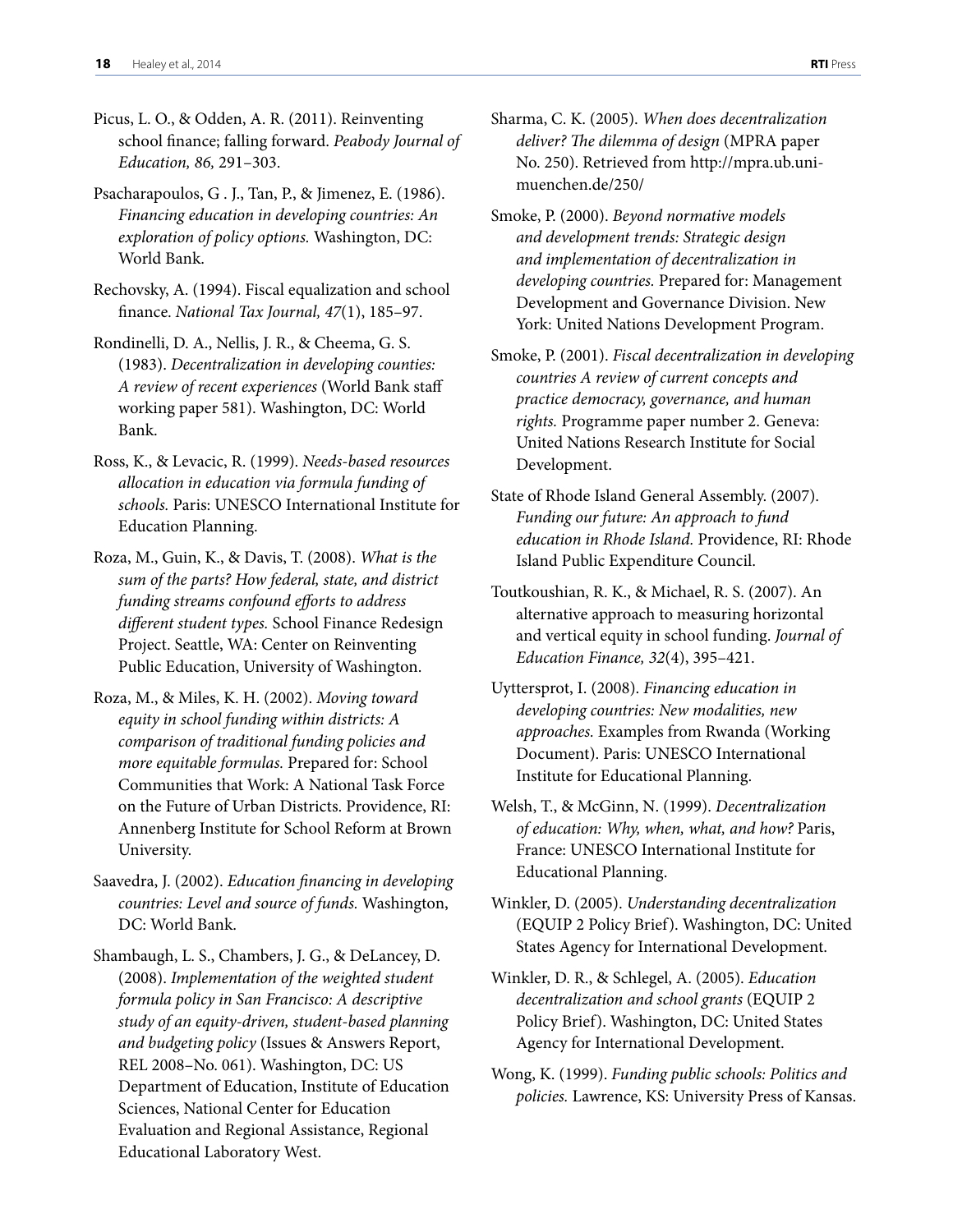# <span id="page-20-0"></span>**Acknowledgments**

The authors would like to acknowledge the assistance and support of the United States Agency for International Development.